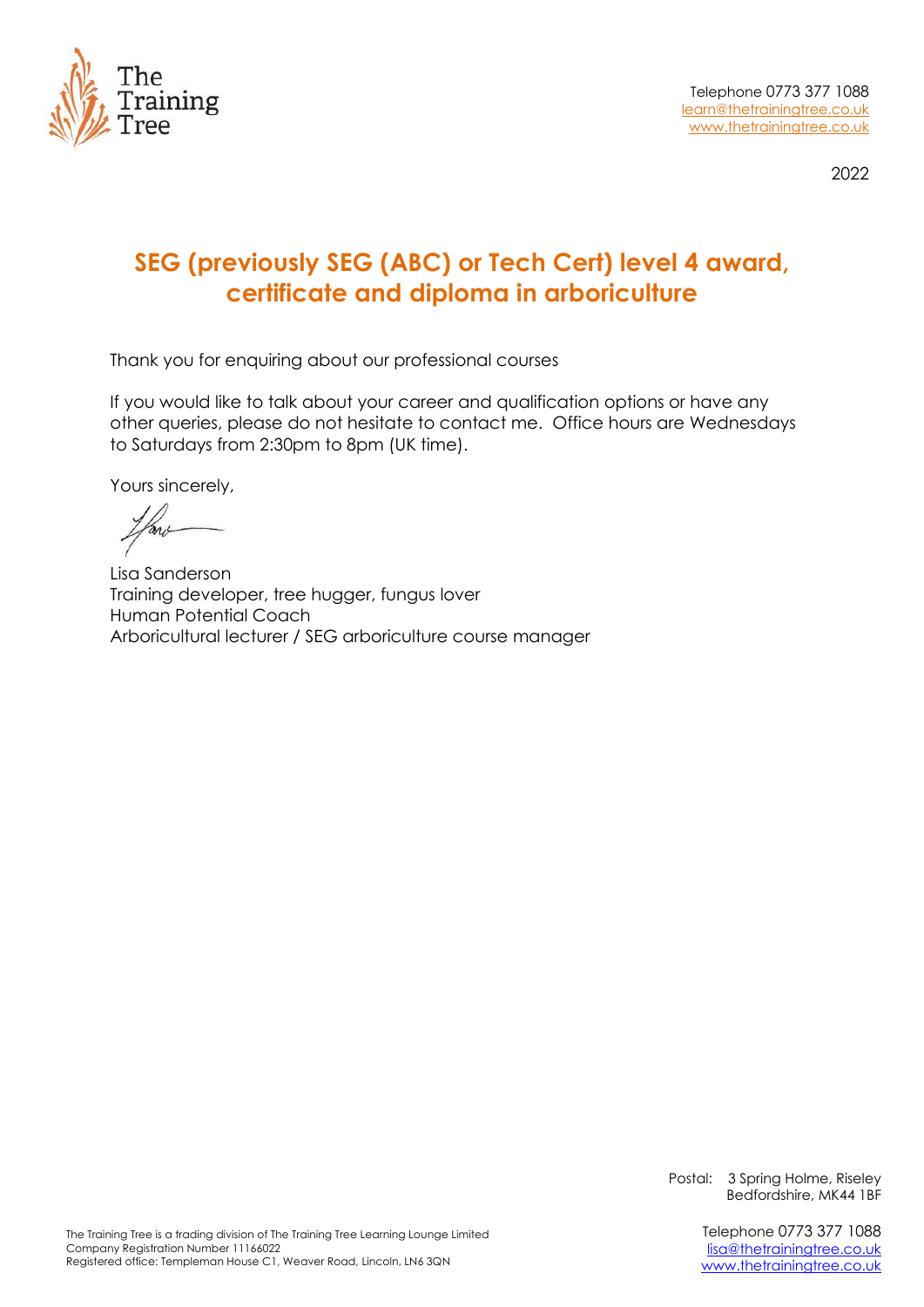

# **Contents**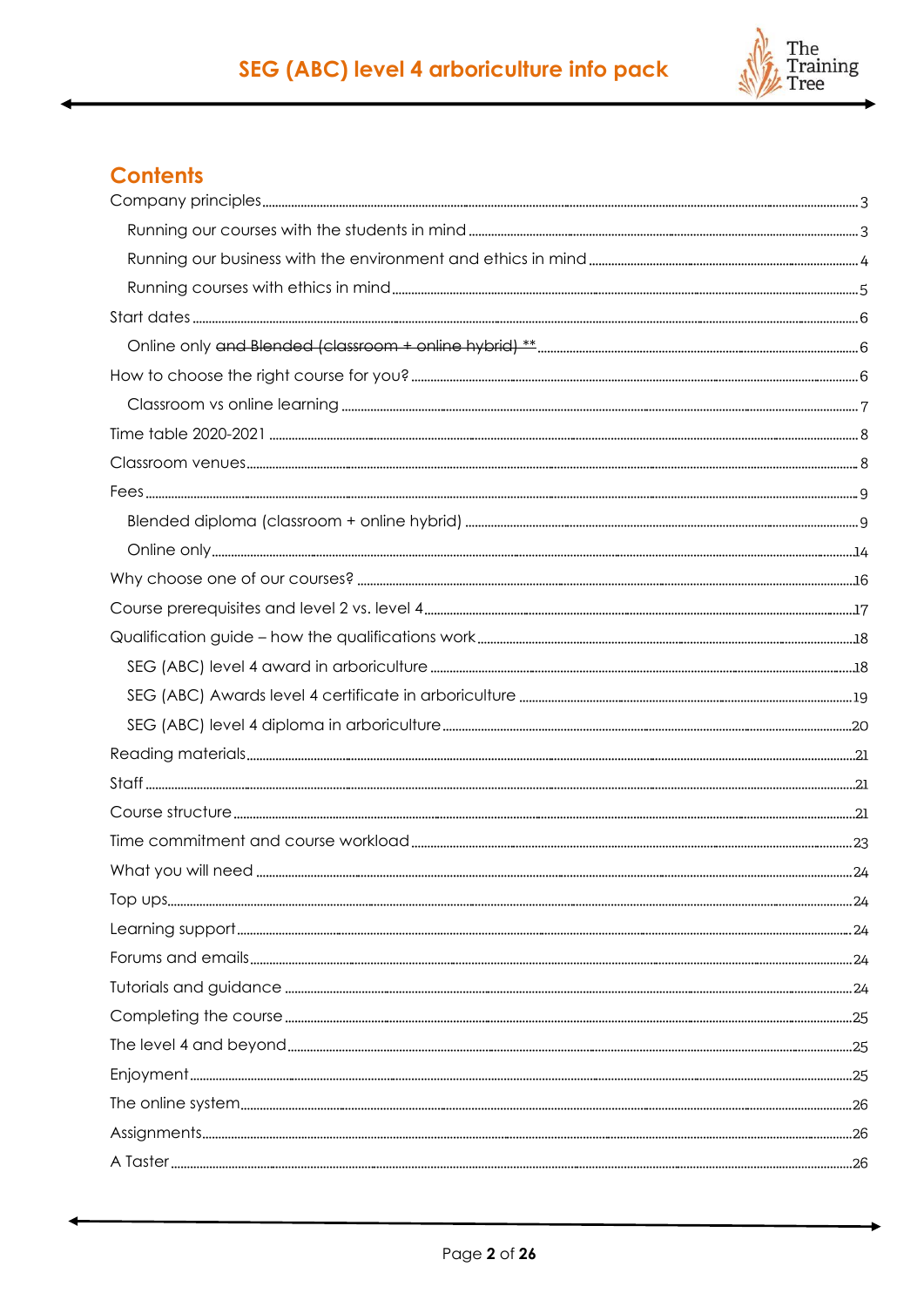

# <span id="page-2-0"></span>**Company principles**

The Training Tree has a clear company vision that embraces the following principles:

### <span id="page-2-1"></span>**Running our courses with the students in mind**

We are student focused. How do we show this?

- **Feedback** we take feedback seriously and are constantly reviewing and changing the way we deliver our courses based on your views.
- **Flexibility** we run our business and courses so that we can be as flexible as possible to meet your changing needs. We can provide evening and weekend remote support if booked in advance (office hours are 2pm to 8pm (UK time) to increase your contact time when you're not at work). We can also provide one-to-one, face-to-face ½ day / full day tutorials outside of the classroom at alternative venues around the country (booked in advance at our discretion, fees apply).
- **Educational support** we will do what we can to support you to achieve and can modify learning plans to suit your needs. This includes, where serious personal issues arise, at our discretion, a pause to your course enrolment period so that you don't miss out qualifying (on approval, by application only).
- **Eco-anxiety support** we are aware of this **real phenomenon** (the company director had it big time in the past) and we teach with the aim of providing you with the tools you need to improve our natural environment. If you feel you are suffering from ecoanxiety, or any other form of anxiety or depression, please seek professional support. Further information on the newly defined condition can be found [here.](https://www.netdoctor.co.uk/healthy-living/mental-health/a27065018/climate-change-eco-anxiety/) There is a qualified naturopathic nutritionalist on staff that can provide basic further advice to support a holistic mental and physical health plan, should you find yourself needing a boost.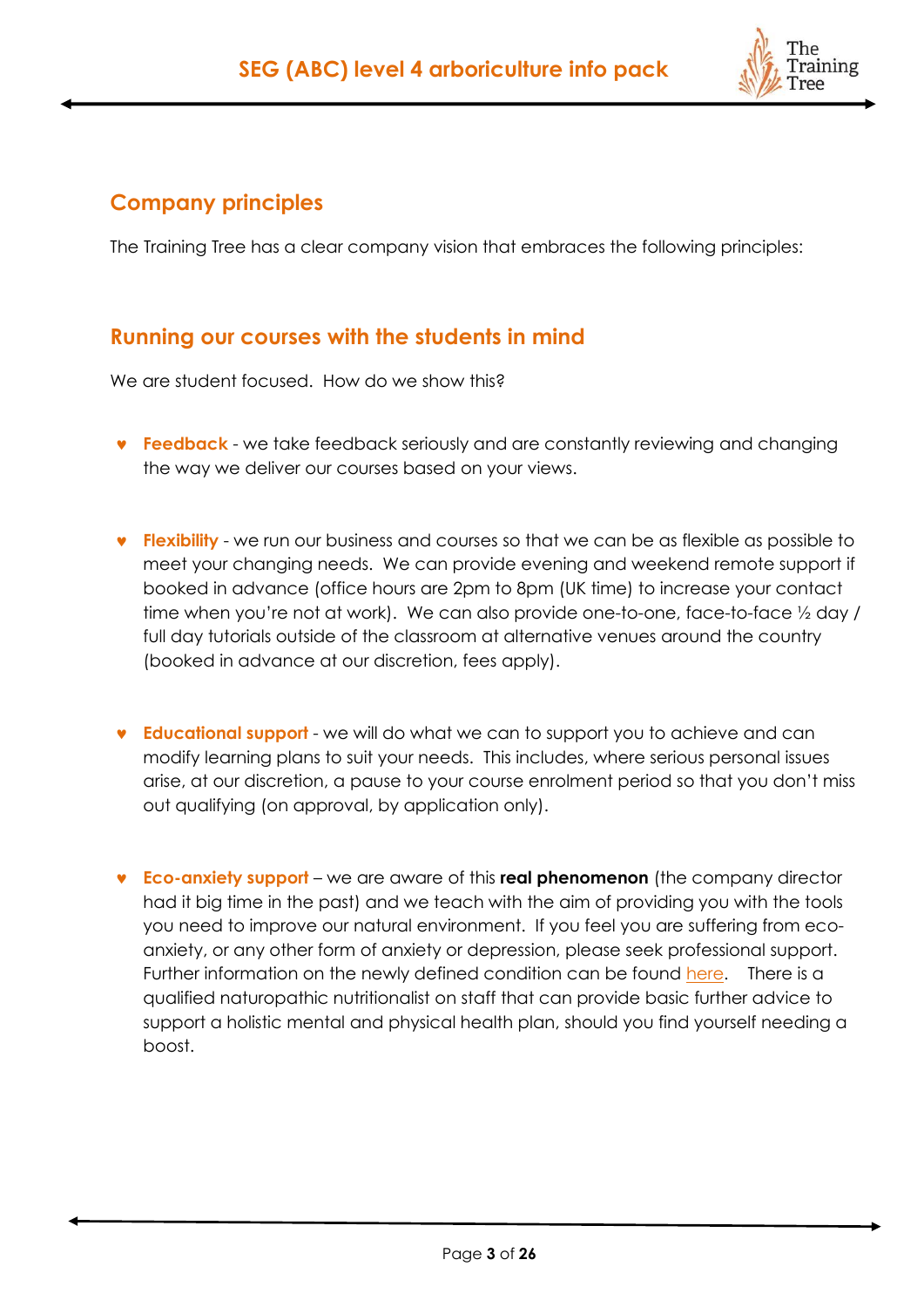

## <span id="page-3-0"></span>**Running our business with the environment and ethics in mind**

"*We are facing an unprecedented global emergency. Life on earth is in crisis. Scientists agree we have entered a period of abrupt climate breakdown*." (Extinction Rebellion 2019).

There's no time to wait to make changes – so we're making them now. It's a drop in the ocean but we're trying to do our bit. So far, we have:

- **Reduced student travel** reduced the number of classroom days, focusing on specific topics that are enhanced by standing under real, live trees. We are working on live online and recorded lecturers and will build on this as we go. We encourage you to stay at home to study during your working week for an additional 9 days in your first academic year. This will allow you to focus on your studies and to reduce your carbon footprint. Book telephone / Zoom online video tutorials if it supports additional time off from work. It is important that you have everything you need to achieve your qualification and career goals.
- **Reduced staff travel** more local lecturers sourced to facilitate classroom days and online live and recorded lectures have been introduced (still in early days but we're working on it).
- **Created online tutorials** taking place online using modern technology, rather than in the classroom, further reducing the number of travel days. These will be scheduled throughout the year to support students in groups and in solo sessions.
- **Reduced use of valuable resources** no more paper-based assignments (except legacy students already working with referrals / pre-printed assignments). All new submissions are via our virtual learning environment (Moodle). I print double-sided to help too!
- **Strike for climate change** company director has attended the [global climate strike](https://globalclimatestrike.net/) and will continue to close the office to [march for climate days.](https://rebellion.earth/the-truth/the-emergency/) The trees you manage need a stable environment to survive – you know this better than most – support your trees please.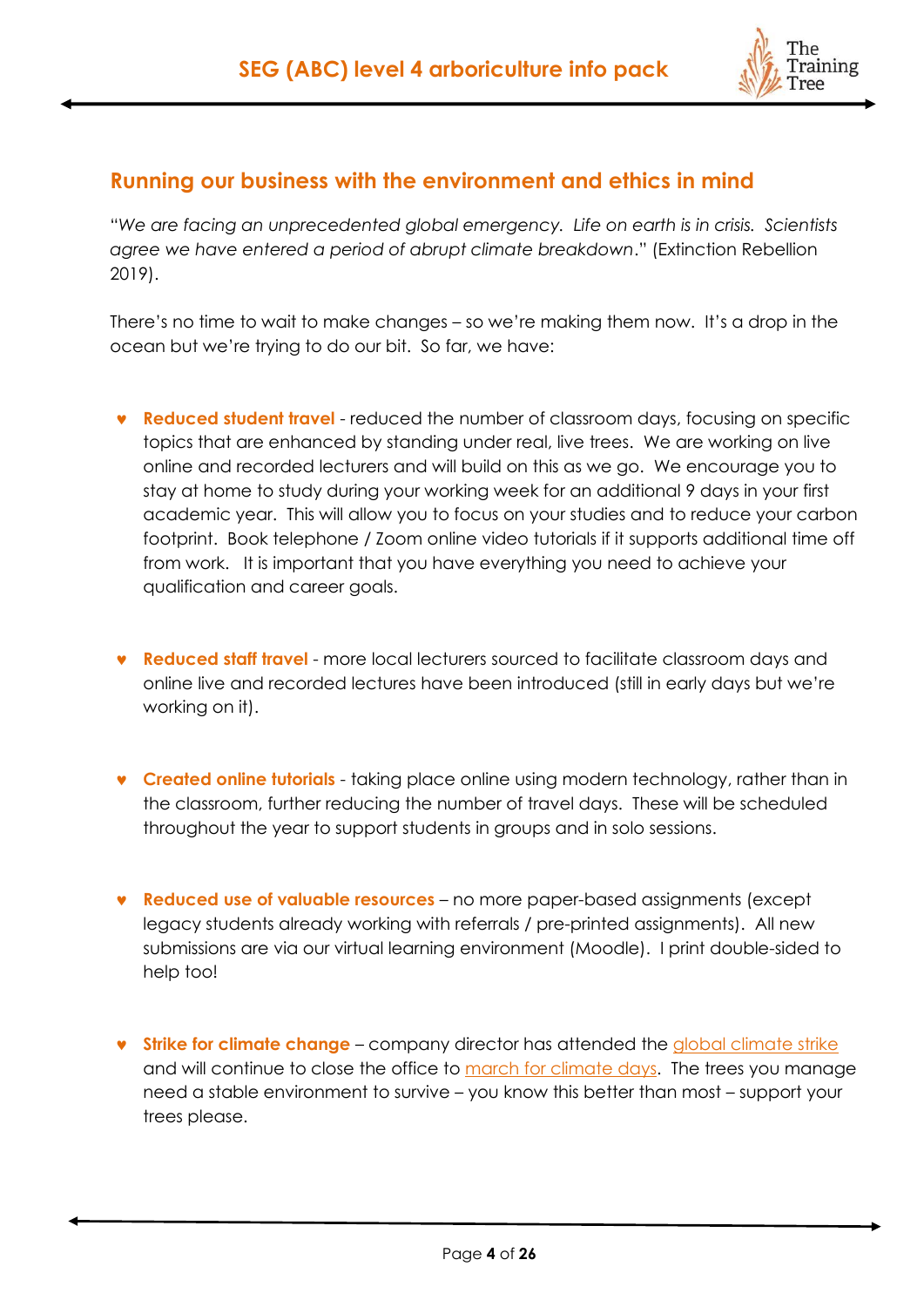

- **Supporting other organisations** The Training Tree supports the following organisations, either via membership or donations:
	- ✓ [Amnesty International](https://www.amnesty.org/en/)
	- ✓ [Arboricultural Association](https://www.trees.org.uk/)
	- ✓ [Crisis](https://www.crisis.org.uk/)
	- $\checkmark$  [The Global Tree Initiative](https://plantgrowsave.org/)
	- ✓ [Greenpeace](https://www.greenpeace.org.uk/)
	- ✓ [Pesticide Action Network UK \(PAN](https://www.pan-uk.org/) UK)
	- ✓ [Plantlife](https://www.plantlife.org.uk/uk)
	- ✓ [Royal Forestry Society](https://rfs.org.uk/)
	- ✓ [Woodland Trust](https://www.woodlandtrust.org.uk/)
	- ✓ [Yorkshire Wildlife Trust](https://www.ywt.org.uk/)
- **Ethical banking.** We do the majority of our banking with [Triodos,](https://www.triodos.co.uk/about-us) whose mission is to help create a society that protects and promotes quality of life and human dignity for all. Since 1980, their sustainable financial products have enabled individuals and organisations to use their money in ways that benefit people and the environment.

#### <span id="page-4-0"></span>**Running courses with ethics in mind**

The company was created to provide flexible courses for people with busy lives, who may not otherwise have chance to qualify. We're a modern company that wants to move with the times to meet the needs of our client base.

- **Fees**. For the last 5 intakes, we have reduced our course fees, with a view to making them accessible to more people. We will continue to try to make our courses more affordable in the future.
- **Bursary**. We have introduced an in-house bursary to support students living in certain difficult circumstances. Applications are closed now for the 2019-20 academic year. More information will be become available later this academic year for next academic year. Keep an eye on our website for details.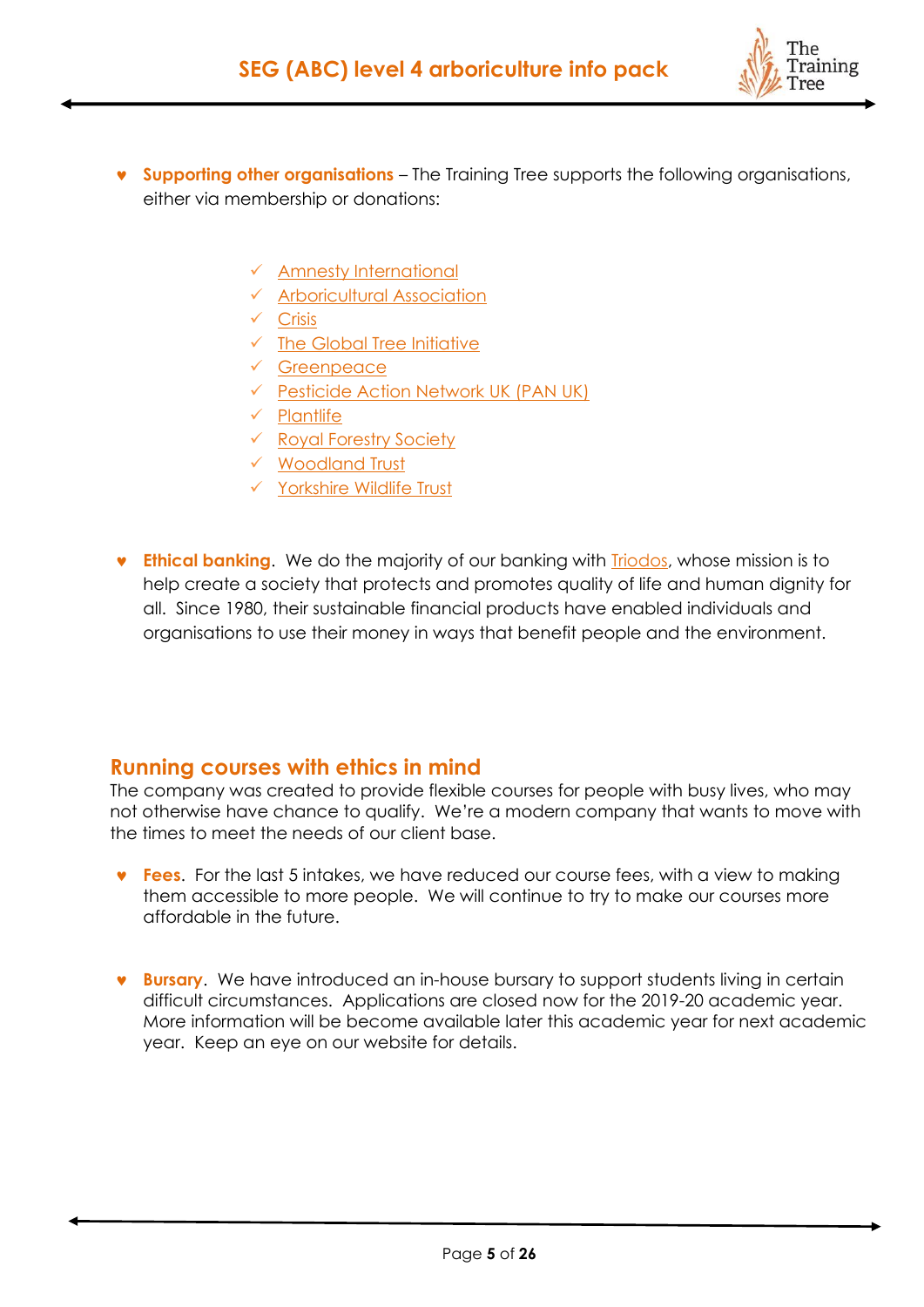

# <span id="page-5-0"></span>**Start dates**

## <span id="page-5-1"></span>**Online only and Blended (classroom + online hybrid) \*\***

August 1st 2020 October 1st 2020 February 1st 2021 (January 4th by arrangement)

\*\* **Not currently available as at 27.7.20** - no classroom sessions are scheduled for the 2020- 21 academic year, due to the current situation (COVID-19). A number of live and recorded webinars will be made available during the academic year at dates to be advised. The situation will be reviewed throughout:

1<sup>st</sup> academic year (2020-21) – if class room sessions or field trips are scheduled later in the year, students will be able to attend free of charge in this academic year. However, no classroom sessions are currently planned.

 $2<sup>nd</sup>$  academic year (2021-22) – if classroom sessions are run, there may be a nominal charge to attend, the total of which would not exceed the total current costs for the 1-year blended diploma course.

### <span id="page-5-2"></span>**How to choose the right course for you?**

Can you make it to the classroom? There are so many benefits of doing this if you can make it to the classroom (not currently available as at 27.7.20); it's easier and more enjoyable to learn, it provides a more structured framework to support achieving your qualification, the learning is deeper, there is a more hands on approach, we get to stand under real live (and sometimes dead) trees and talk about them and their features, and it's great for making industry contacts.

Want to complete in 1 year? This can be really hard work but it can be done. Please expect to put your life outside of work and study on hold. A good fast track if you need it!

Do you want to complete in 2 years? This is recommended absolutely for the online only course (there is much more self-study) and in many circumstances for the blended course. It is still hard work, do not be fooled (if you want to have a life too).

Want to do just the award (1 of the 8 diploma units)? If you do, you can still use the award to count towards a future certificate or diploma. It's all the same units. More info [here.](#page-17-1)

Want to do just the certificate (5 of the 8 diploma units)? If you do, you can still use that certificate to count towards the full diploma in the future by topping up those extra 3 units. They're all the same units. More info [here.](#page-18-0)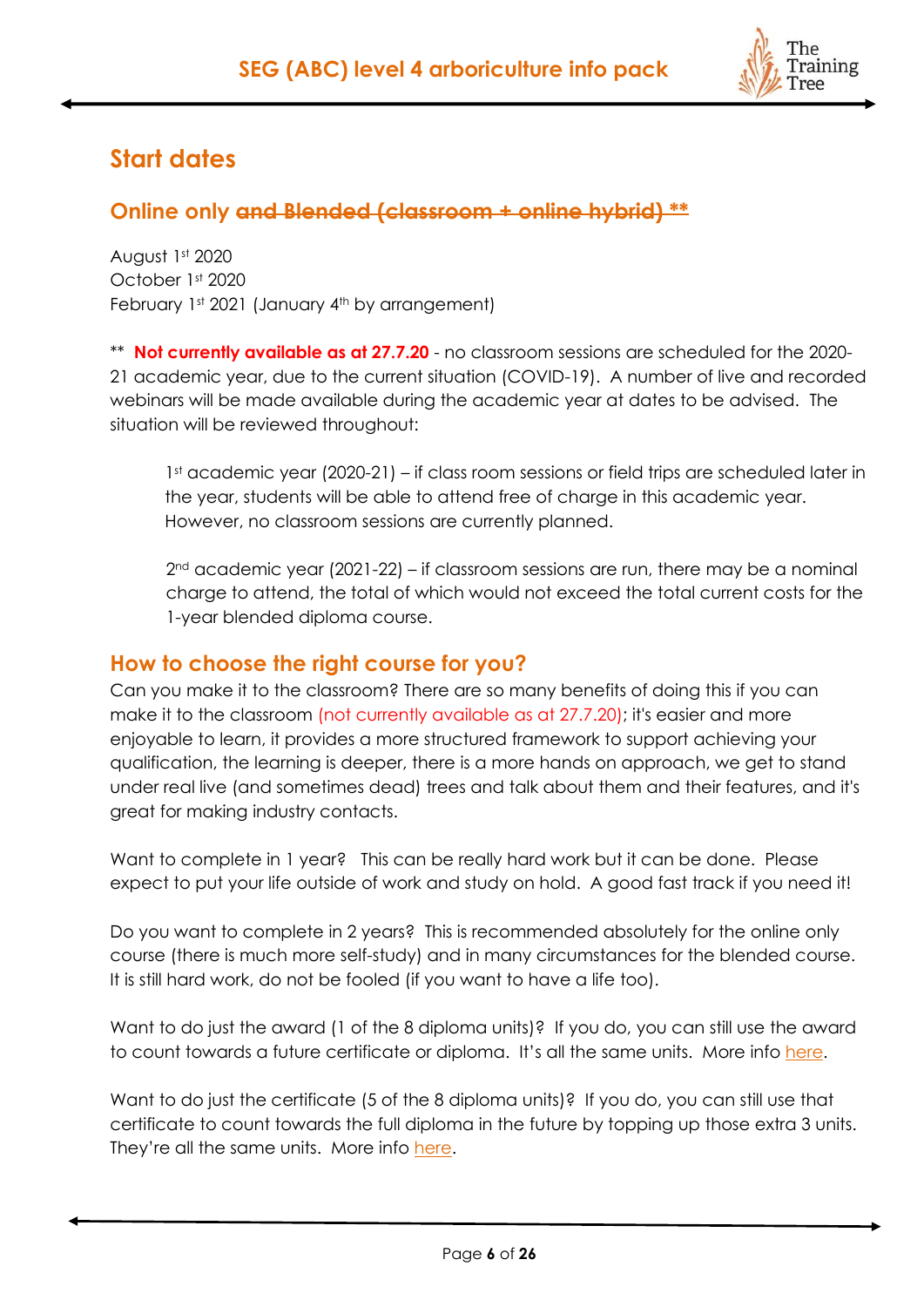

# **Classroom vs online learning**

<span id="page-6-0"></span>

|      | Classroom - (not currently available as at 27.7.20)                                                                                                                                                                                                                                                                                                                                                                                                                                                                                                                                                        | Online                                                                                                                                                                                                                                                                                                                                                                                                                                                                                     |
|------|------------------------------------------------------------------------------------------------------------------------------------------------------------------------------------------------------------------------------------------------------------------------------------------------------------------------------------------------------------------------------------------------------------------------------------------------------------------------------------------------------------------------------------------------------------------------------------------------------------|--------------------------------------------------------------------------------------------------------------------------------------------------------------------------------------------------------------------------------------------------------------------------------------------------------------------------------------------------------------------------------------------------------------------------------------------------------------------------------------------|
| Pros | Payment plant - deposit + instalments<br>Flexible timeframes<br>Interaction with industry peers<br>Group discussions<br>境<br>Guided learning from lecturers<br>境<br>A chance to ask questions as they arise<br>Dedicated time allowing focus<br>埃<br>Structured learning helps keep within deadlines<br>境<br>Group assignment work<br>Field exercises and practical sessions with a range of<br>境<br>lecturers<br>Networking (can lead to other jobs and new friends)<br>See and handle samples, e.g. fungi, decay<br>烽<br>evaluation equipment, ground protection for trees<br>on development sites, etc. | Payment plan - unit by unit*<br>Flexible timeframes<br>Travel time saved (less than previous years)<br>Travel costs saved (less than previous years)<br>Time off work not required (less than previous years)<br>Work at your own pace<br>There may be no centres within reasonable travelling<br>distance (no alternatives)<br>Can be undertaken at any distance<br>Can work to the advantage of disciplined, organised<br>learners with industry experience / previous<br>qualifications |
| Cons | Time off work required (less than previous years)<br>Travel time<br>虞<br>Travel costs<br>境<br>Cannot be undertaken at any distance                                                                                                                                                                                                                                                                                                                                                                                                                                                                         | Missed face to face interaction with industry peers<br>Benefits of lectures and group interaction lost<br>Unable to ask questions as they arise<br>May be difficult for some to arrange structured time<br>for learning, writing assignments and meeting<br>deadlines                                                                                                                                                                                                                      |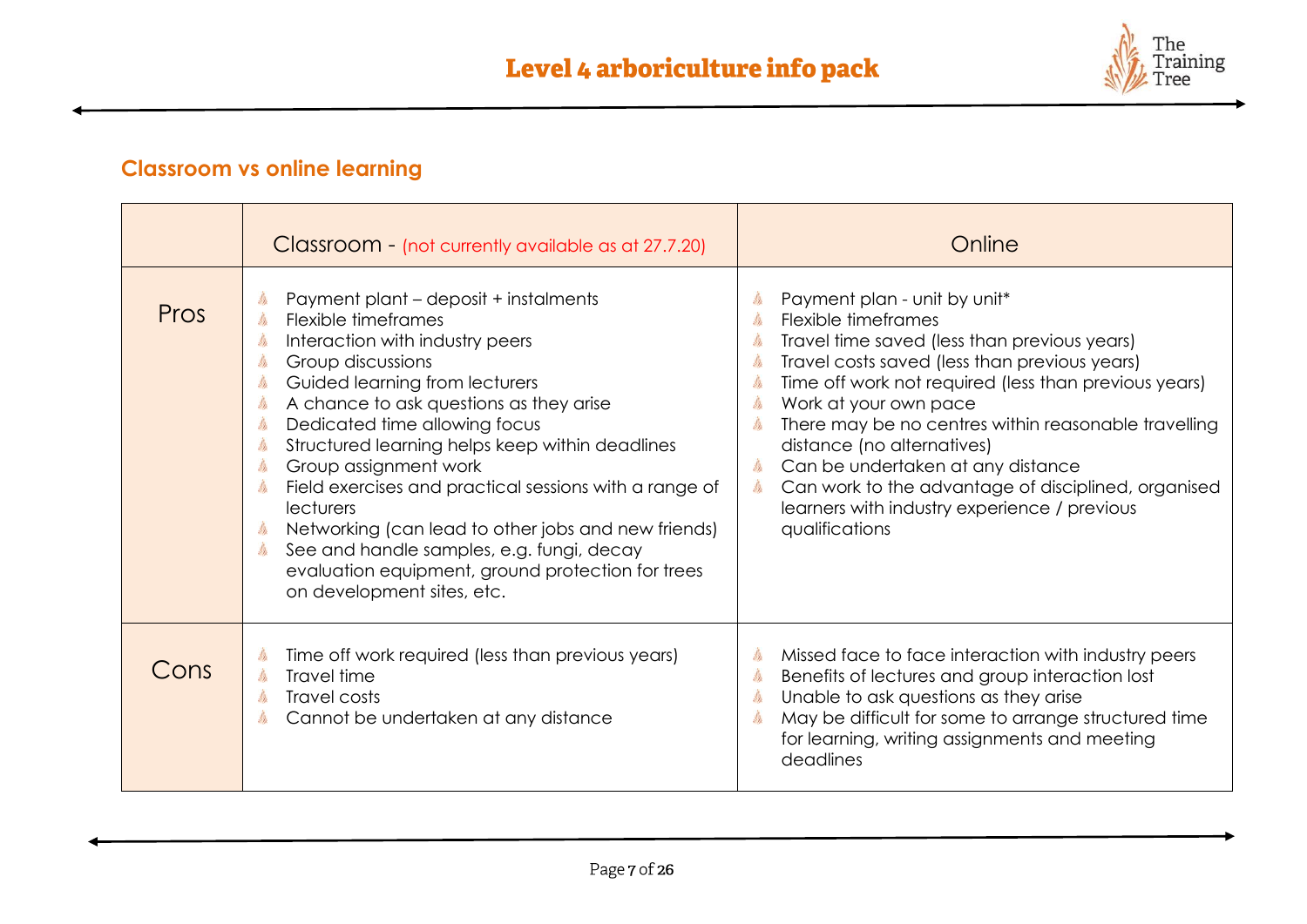

# <span id="page-7-0"></span>**Time table 2020-2021**

The timetable is still being contemplated.

With the current COVID-19 situation we are not sure when we will be able to start running the classroom sessions. However, we are working on a draft timetable for some classes to run sometime in the spring of 2021 and will likely be held on Fridays, Saturdays and / or Sundays. Unfortunately, the full classroom teaching time table will not be scheduled this year but we will still provide learning via live and recorded webinars.

We recommend that you enrol on the online course and once the time table is confirmed you can then pay a nominal day rate to attend the classes of your choice.

## <span id="page-7-1"></span>**Classroom venues**

(not currently available as at 27.7.20)

Please see above re: disruptions to the 2020-21 classroom timetable.

These vary throughout the year and are subject to change. Classes can be held at a variety of venues, including:

[Painshill](https://www.painshill.co.uk/) 18<sup>th</sup> century landscape garden in Cobham, Surrey – this is our main base.

[Sir Harold Hillier gardens,](https://www.hants.gov.uk/thingstodo/hilliergardens/) nr. Romsey, Hampshire

[Hillier's Container Nurse](https://www.hillier.co.uk/trees/)ry, nr. Romsey, Hampshire

[Richmond Park](https://www.royalparks.org.uk/parks/richmond-park) education centre, Richmond, London

[Guildford College,](https://www.merristwood.ac.uk/Home.aspx) Merrist Wood Campus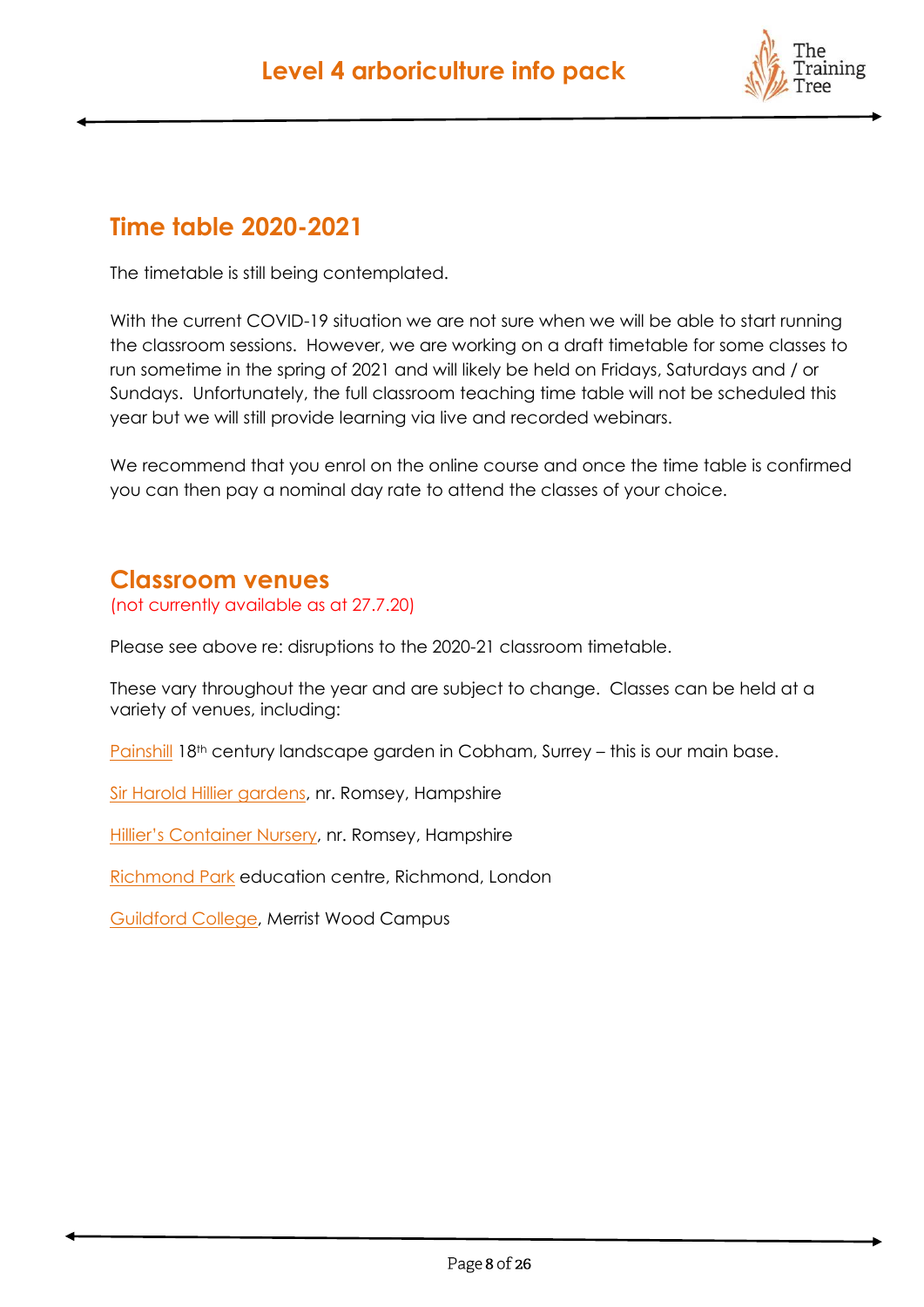

# <span id="page-8-0"></span>**Fees**

To qualify for any of the payment plan options (staged award – certificate – diploma route or unit by unit), you must commit to the whole qualification fees (an invoice schedule will be sent upon enrolment). If you wish to do only 1 unit as a trial, you can sign up for the Award qualification (currently, the *principles of tree management* unit is offered for the Award) and then continue on the staged route or unit by unit plan to the diploma).

### <span id="page-8-1"></span>**Blended diploma (classroom + online hybrid) (not currently available as at 08.12.20)**

You can do this over 1 year or 2 years (both upgradable to extend end dates – fees apply).

In addition to online access, you can also attend unlimited level 4 arboriculture classroom sessions in your first academic year (further class attendance by appointment only, at our discretion).

Seats are limited and are booked first come first serve (must be booked in advance).

*Please note: this year the number of classroom sessions has been reduced from last year in order to reduce our carbon footprint, to support employers and to support the climate crisis movement. It is strongly recommended that 1-2 days each month is taken off of work in lieu of reduced classroom days.* 

All qualification fees incur additional SEG (ABC) Awards fees (subject to change).

Click below to access further information

[All qualification fees incur additional SEG \(ABC\)](#page-9-0) Awards fees (subject to change)

[1-year blended diploma \(classroom + online hybrid\)](#page-11-0)

[2-year blended diploma \(classroom + online hybrid\)](#page-11-0)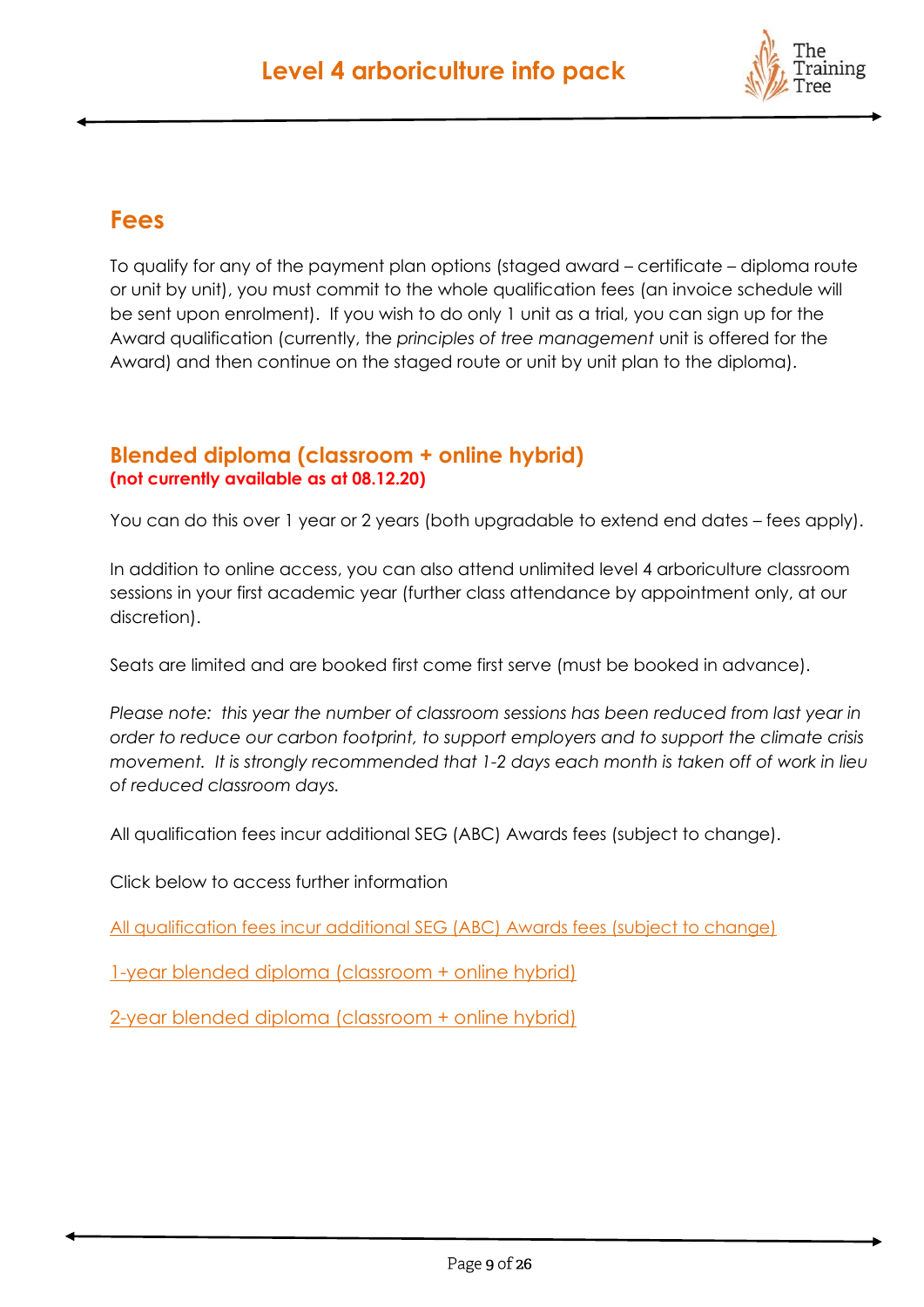

# **1-year blended SEG (ABC) level 4 diploma in arboriculture (classroom + online hybrid)**

**(not currently available as at 08.12.20)**

#### <span id="page-9-0"></span>**SEG (ABC) Awards fees**

All qualification fees incur additional SEG (ABC) Awards fees (subject to change). All SEG (ABC) Awards fees are payable up front. The fees below are as at 25.9.19.

| Award (principles of tree management unit)    | L 27.QO<br>w.v.              |    |
|-----------------------------------------------|------------------------------|----|
| Certificate (fees dependant on optional unit) |                              | 鳽⌒ |
| <b>Diploma</b>                                | $-2125.80$<br>$\overline{a}$ |    |

#### **Mid-academic year starts**

| You can start any course mid-year (additional fees apply)     |  | . ഹന വ                      |
|---------------------------------------------------------------|--|-----------------------------|
| <u>the contract any component your passence is contracted</u> |  | $\overline{\text{w200.00}}$ |

#### **Diploma option 1 - 1-year blended**

| Classroom + online hybrid - one off, full fees payment:                          |           |
|----------------------------------------------------------------------------------|-----------|
| Early bird (apply before July 31 <sup>st</sup> of that year)                     | £3,200.00 |
| Normal bird (apply between August 1st and October 15 <sup>th</sup> of that year) | £3,300.00 |
| <b>* + SEG (ABC) Awards fees</b>                                                 |           |

For award and certificate, see option 2 below.

#### **Diploma option 2 - 1-year blended**

| Classroom + online hybrid - staged qualifications (award, then certificate, then diploma): |                                  |
|--------------------------------------------------------------------------------------------|----------------------------------|
| <b>SEG (ABC) level 4 award</b>                                                             | £ 900.00                         |
| Top up to the SEG (ABC) level 4 certificate from the award-                                | £1,400.00                        |
| Top up to the SEG (ABC) level 4 diploma from the certificate                               | <del>. 1,100.00</del>            |
| <del>Total*</del>                                                                          | £3,400.00                        |
|                                                                                            | <u>* + SEG (ABC) Awards fees</u> |

If signing up for the staged route, you are committed to the full diploma and will be invoiced accordingly.

You can also do the SEG (ABC) Awards award or certificate as standalone qualifications. This needs to be clarified before signing up for the course.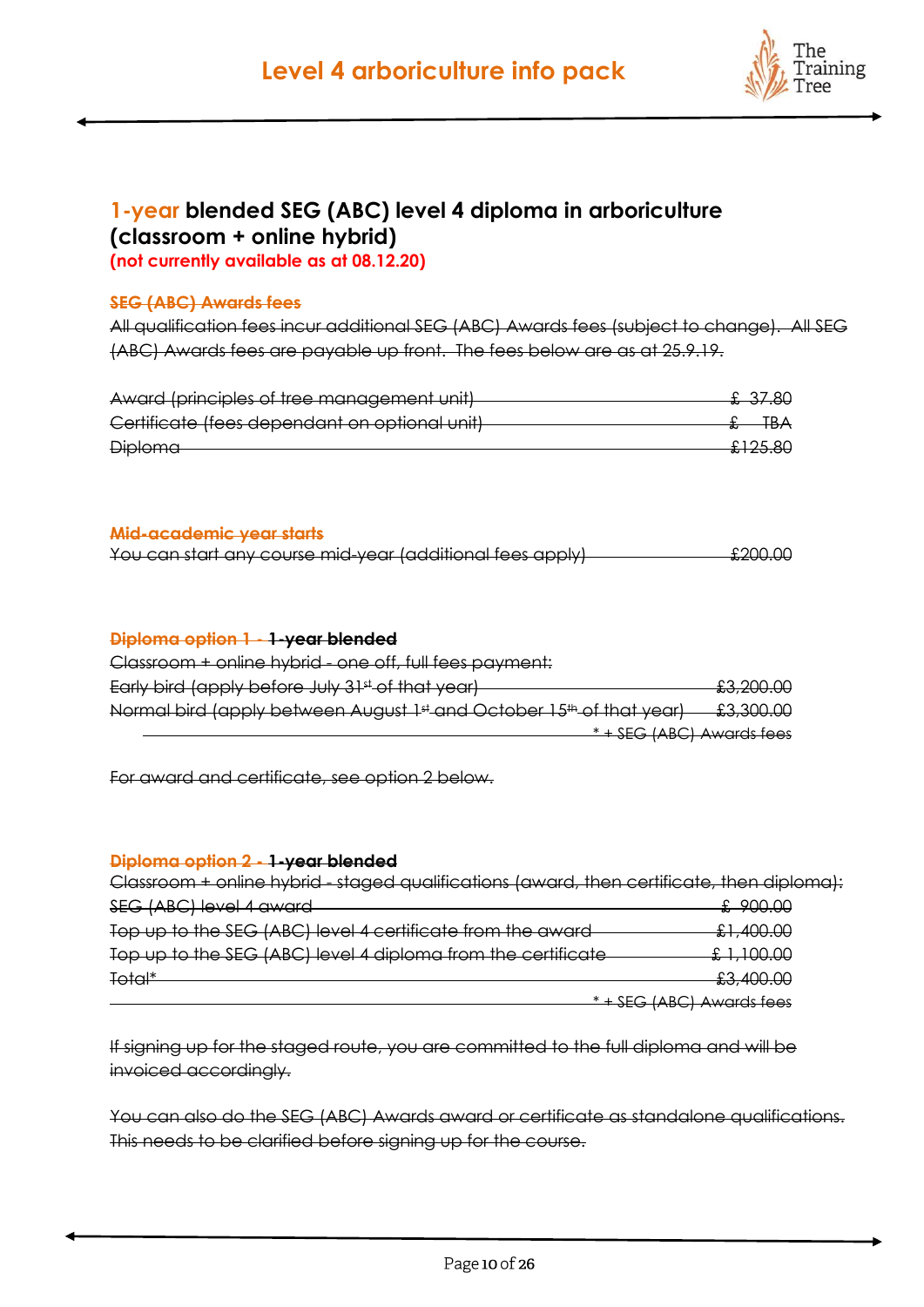

#### **Diploma Option 3 - 1-year blended**

Classroom + online hybrid - unit by unit payment plan: **(not currently available as at 27.7.20)**

| Unit                                                                                          | <del>Level</del> | <del>Credit value</del> | $*$ Cost          |
|-----------------------------------------------------------------------------------------------|------------------|-------------------------|-------------------|
| Principles of tree management                                                                 | $\overline{5}$   | 9                       | 900.00            |
| Pest, disease and disorder identification                                                     | $\mathbf{3}$     | $\overline{5}$          | 360.00            |
| <u>Tree biomechanics and maintenance</u>                                                      | 4                | 7                       | 460.00            |
| Tree development and protection                                                               | 4                | $\overline{5}$          | 360.00            |
| Woody vegetation formation and physiology                                                     | 4                | 6                       | 435.00            |
| Selection, planting and design with hardy nursery<br>stock for amenity and landscape purposes | $\overline{5}$   | 8                       | 535.00            |
| Principles of woodland establishment &<br><del>management</del>                               | 3                | 5                       | 360.00            |
| Tree related damage to built structures                                                       | 4                | 4                       | <del>285.00</del> |
| Total diploma course fees*                                                                    |                  |                         | £3695.00          |

+ SEG (ABC) Awards fees

The first unit payable is the *principles of tree management* unit (along with the SEG (ABC) fees). After that, the remaining units are payable (and released) at scheduled dates throughout the enrolment period (1-2 years).

If signing up for the staged route, you are committed to the full diploma and will be invoiced accordingly.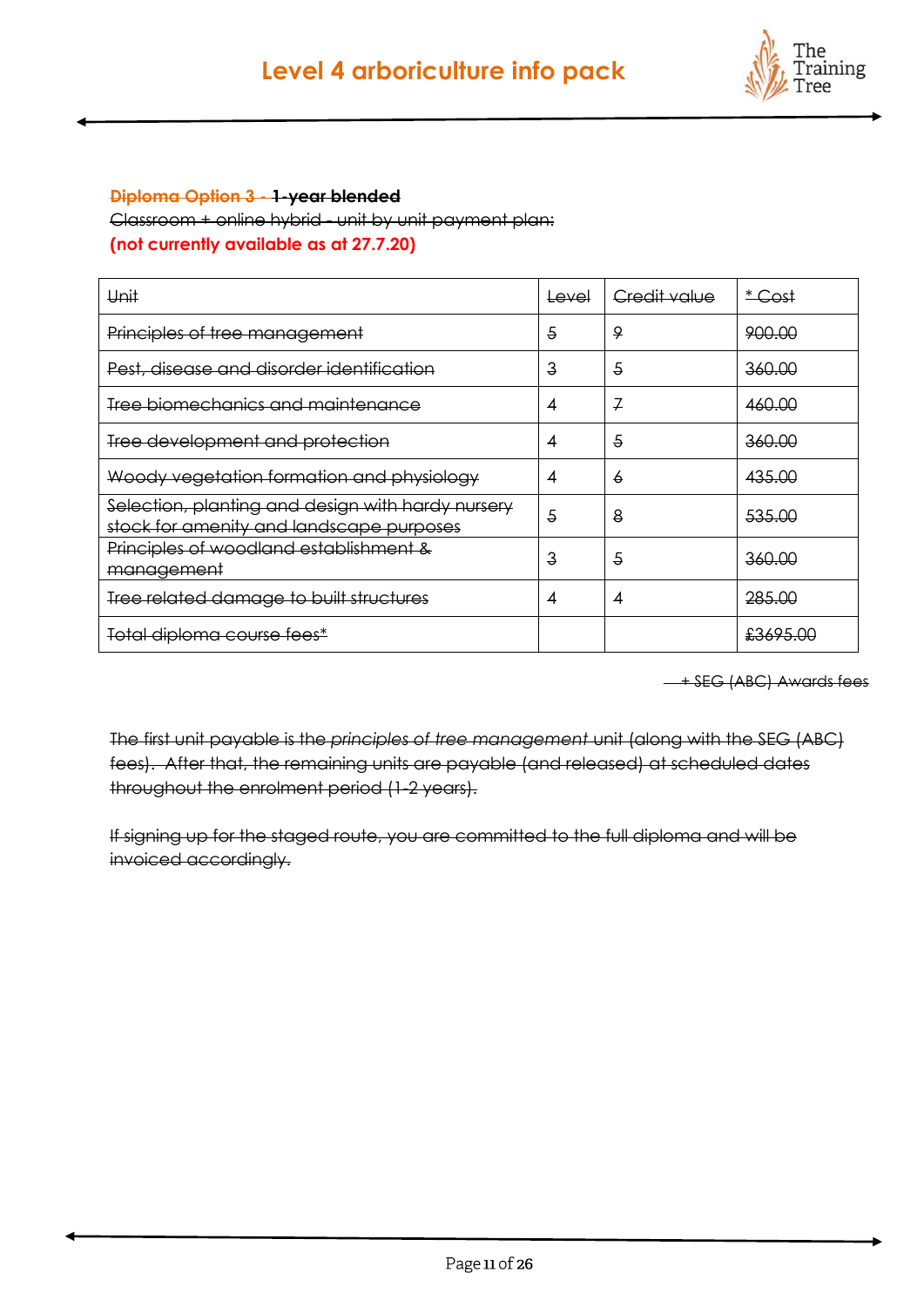

# <span id="page-11-0"></span>**2-year blended SEG (ABC) level 4 diploma in arboriculture (classroom + online hybrid)**

**(not currently available as at 08.12.20)**

#### **SEG (ABC) Awards fees**

All qualification fees incur additional SEG (ABC) Awards fees (subject to change). All SEG (ABC) Awards fees are payable up front. The fees below are as at 25.9.19.

Diploma £125.80

**Mid-academic year starts** You can start any course mid-year (additional fees apply)  $\qquad \qquad \text{\pounds}200.00$ 

**Diploma general**

All fees are payable in the 1st academic year, unless you apply to defer payment and access of 3 optional units of your choice into the second year.

#### **Diploma option 1 - 2-year blended**

Classroom + online hybrid - one off, full fees payment: Early bird (apply before July 31st of that year)  $\frac{23,450.00}{2}$ Normal bird (apply between August 1st and October 15th of that year)  $\frac{23,500.00}{20}$ \* + SEG (ABC) Awards fees

#### **Diploma option 2 - 2-year blended**

| Classroom + online hybrid = staged qualifications (award, then certificate, then diploma): |                                  |
|--------------------------------------------------------------------------------------------|----------------------------------|
| <b>SEG (ABC) level 4 award-</b>                                                            | £900.00                          |
| Top up to the SEG (ABC) level 4 certificate from the award                                 | £1,400.00                        |
| Top up to the SEG (ABC) level 4 diploma from the certificate                               | £1,300.00                        |
| Total*                                                                                     | £3,600.00                        |
|                                                                                            | <u>* + SEG (ABC) Awards fees</u> |

If signing up for the staged route, you are committed to the full diploma and will be invoiced accordingly.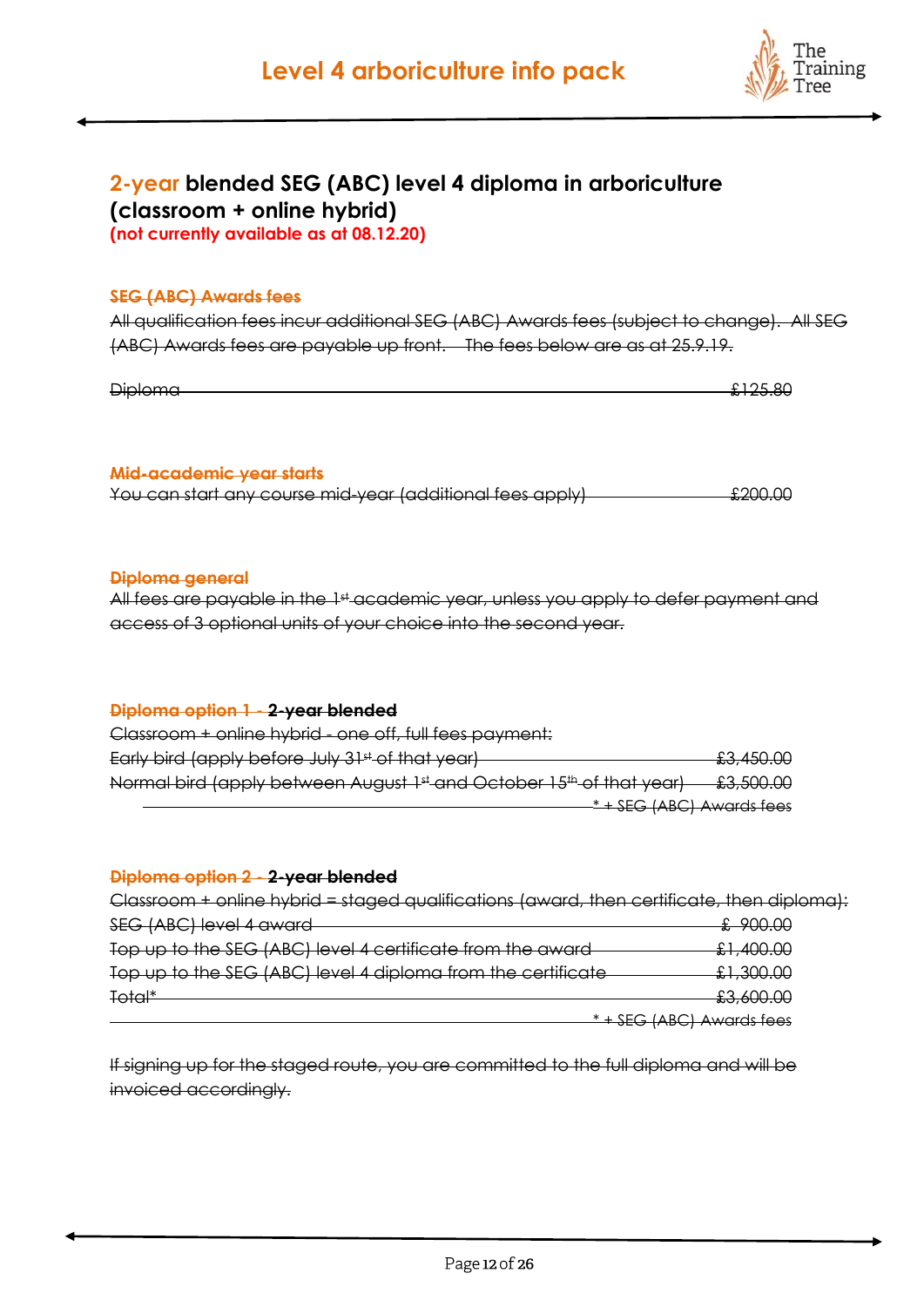

#### **Diploma option 3 - 2-year blended Classroom + online hybrid - unit by unit payment plan: (not currently available as at 08.12.20)**

| Unit                                                                                          | <del>Level</del> | <del>Credit value</del> | * <del>Cost</del> |
|-----------------------------------------------------------------------------------------------|------------------|-------------------------|-------------------|
| Principles of tree management                                                                 | 5                | 9                       | 900.00            |
| Pest, disease and disorder identification                                                     | З                | 5                       | 360.00            |
| Tree biomechanics and maintenance                                                             | 4                |                         | 510.00            |
| Tree development and protection                                                               | 4                | 5                       | 360.00            |
| Woody vegetation formation and physiology                                                     | 4                | 6                       | 435.00            |
| Selection, planting and design with hardy nursery<br>stock for amenity and landscape purposes | 5                | 8                       | 585.00            |
| Principles of woodland establishment &<br><del>management</del>                               | З                | $\overline{5}$          | 360.00            |
| Tree related damage to built structures                                                       | 4                |                         | <del>285.00</del> |
| Total diploma course fees*                                                                    |                  |                         | £3795.00          |

\* + SEG (ABC) Awards fees

The first unit payable is the *principles of tree management* unit (along with the SEG (ABC) fees). After that, the remaining units are payable (and released) at scheduled dates throughout the enrolment period (1-2 years).

If signing up for the staged route, you are committed to the full diploma and will be invoiced accordingly.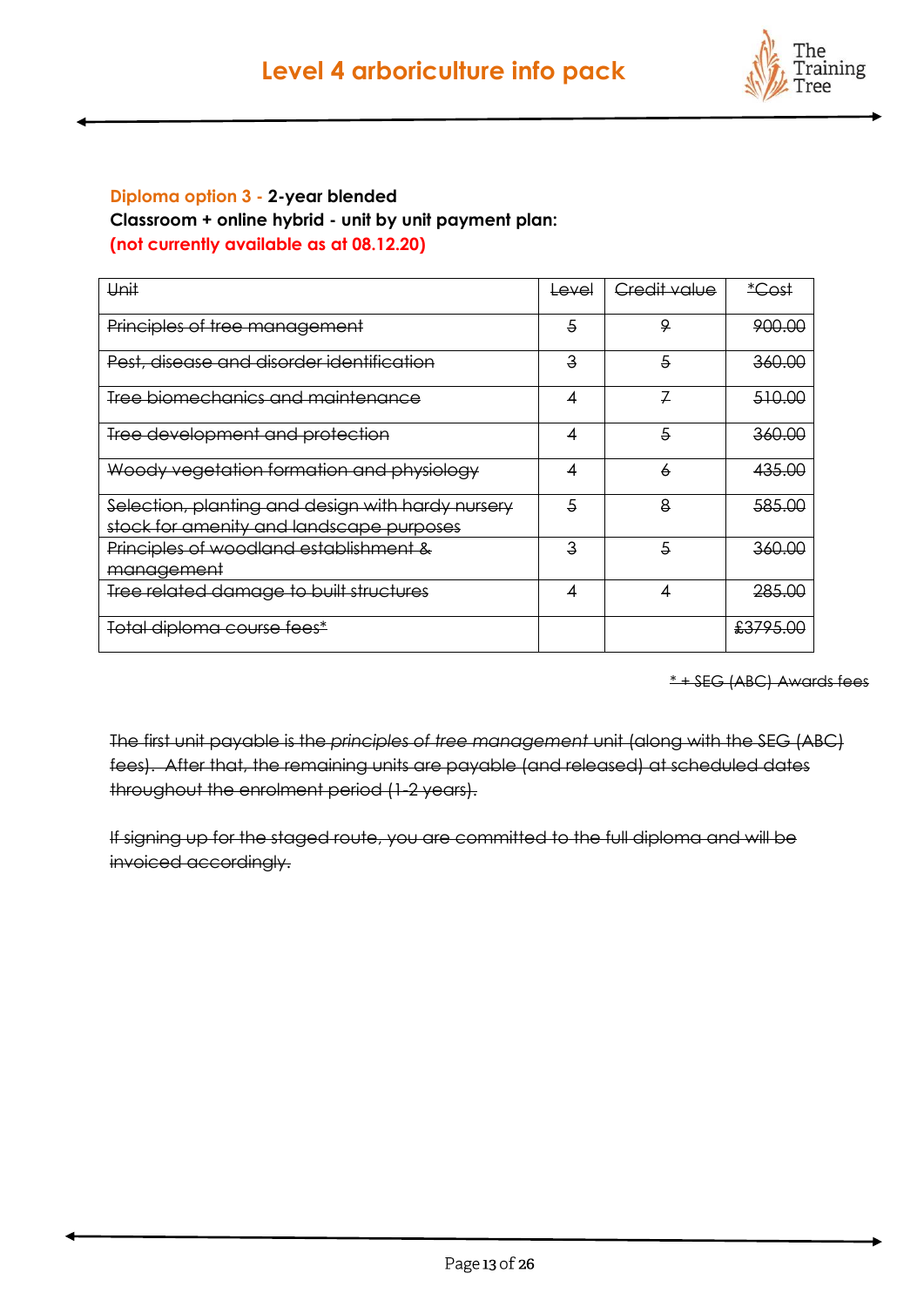

## <span id="page-13-0"></span>**Online only**

This is purely based on distance learning (no classroom attendance included in the price) for up to 2 years enrolment. You may have the opportunity to attend classroom sessions and a day rate fees apply. Seats are limited and are booked on a first come first serve basis.

#### **SEG (ABC) Awards fees**

All qualification fees incur additional SEG (ABC) Awards fees (subject to change). All SEG (ABC) Awards fees are payable up front. The fees below are as at 08.12.20.

| Award (principles of tree management unit)    |  | £ 37.80 |
|-----------------------------------------------|--|---------|
| OR                                            |  |         |
| Certificate (fees dependant on optional unit) |  | TBA     |
| OR.                                           |  |         |
| <b>Diploma</b>                                |  | £125.80 |
|                                               |  |         |

#### **Option 1 – online only (discounted December 2020) One-off, full fees payment**:

| SEG (ABC) level 4 award 1-year only (principles of tree management unit)* £ 700.00 |                           |
|------------------------------------------------------------------------------------|---------------------------|
| OR                                                                                 |                           |
| SEG (ABC) level 4 certificate 1-year enrolment only *                              | £1,900.00                 |
| OR                                                                                 |                           |
| SEG (ABC) level 4 diploma end date July 10 <sup>th</sup> 2022 *                    | £2,750.00                 |
| OR                                                                                 |                           |
| SEG (ABC) level 4 diploma end date July 11 <sup>th</sup> 2023 *                    | £3,000.00                 |
|                                                                                    | * + SEG (ABC) Awards fees |

#### **Option 2 – online only (discounted December 2020) Staged payment (award, then certificate, then diploma):**

| SEG (ABC) level 4 award (principles of tree management unit)* | £ 700.00  |
|---------------------------------------------------------------|-----------|
| Top up to the SEG (ABC) level 4 certificate from the award*   | £1,300.00 |
| Top up to the SEG (ABC) level 4 diploma from the certificate* | £1,050.00 |

#### **Total\* £3,050.00**

+ SEG (ABC) Awards diploma fees on enrolment

Staged fees are conditional on the previous award / certificate being undertaken with us. The staged route commits you to the full diploma and will be invoiced accordingly. You can also do the SEG (ABC) level 4 award or certificate as standalone qualifications (see Option 1).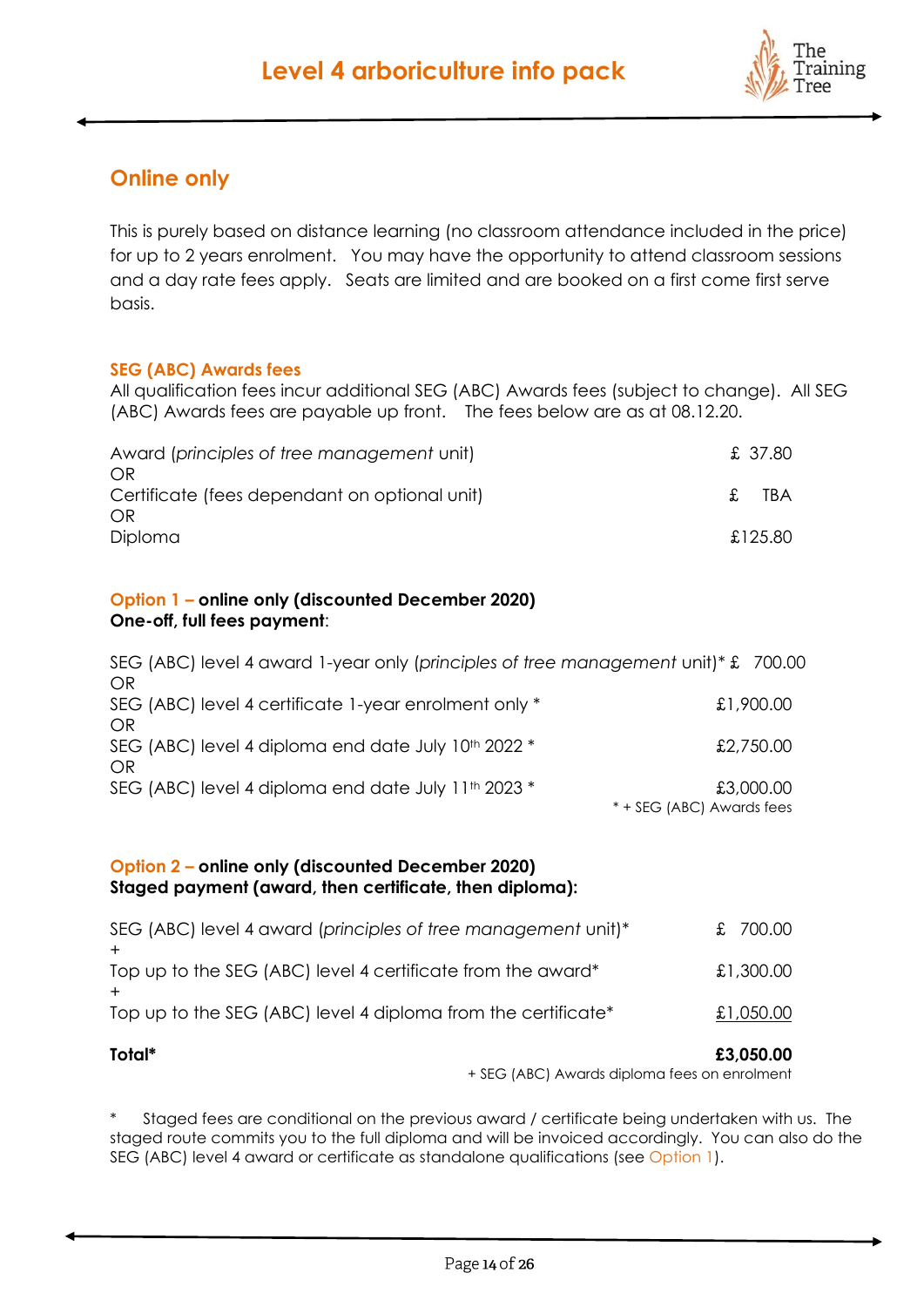

#### **Option 3 – online only Unit by unit payments:**

| Unit                                                                                             | Qual  | Credit         | * Cost  |
|--------------------------------------------------------------------------------------------------|-------|----------------|---------|
|                                                                                                  | level | value          |         |
| Principles of tree management                                                                    | 5     | 9              | 700.00  |
| Pest, disease and disorder identification                                                        | 3     | 5              | 330.00  |
| Tree biomechanics and maintenance                                                                | 4     | 7              | 460.00  |
| Tree development and protection                                                                  | 4     | 5              | 330.00  |
| Woody vegetation formation and physiology                                                        | 4     | 6              | 400.00  |
| Selection, planting and design with hardy<br>nursery stock for amenity and landscape<br>purposes | 5     | 8              | 490.00  |
| Principles of woodland establishment &<br>management                                             | 3     | 5              | 330.00  |
| Tree related damage to built structures                                                          | 4     | $\overline{4}$ | 260.00  |
| Total diploma course fees*                                                                       | Δ     | 49             | 3300.00 |

\* + SEG (ABC) Awards fees

The first unit payable is the *principles of tree management* unit (along with the SEG (ABC) fees). After that, the remaining units are payable (and released) at scheduled dates throughout the enrolment period (1-2 years).

If signing up for the unit by unit route, you are committed to the full diploma and will be invoiced accordingly.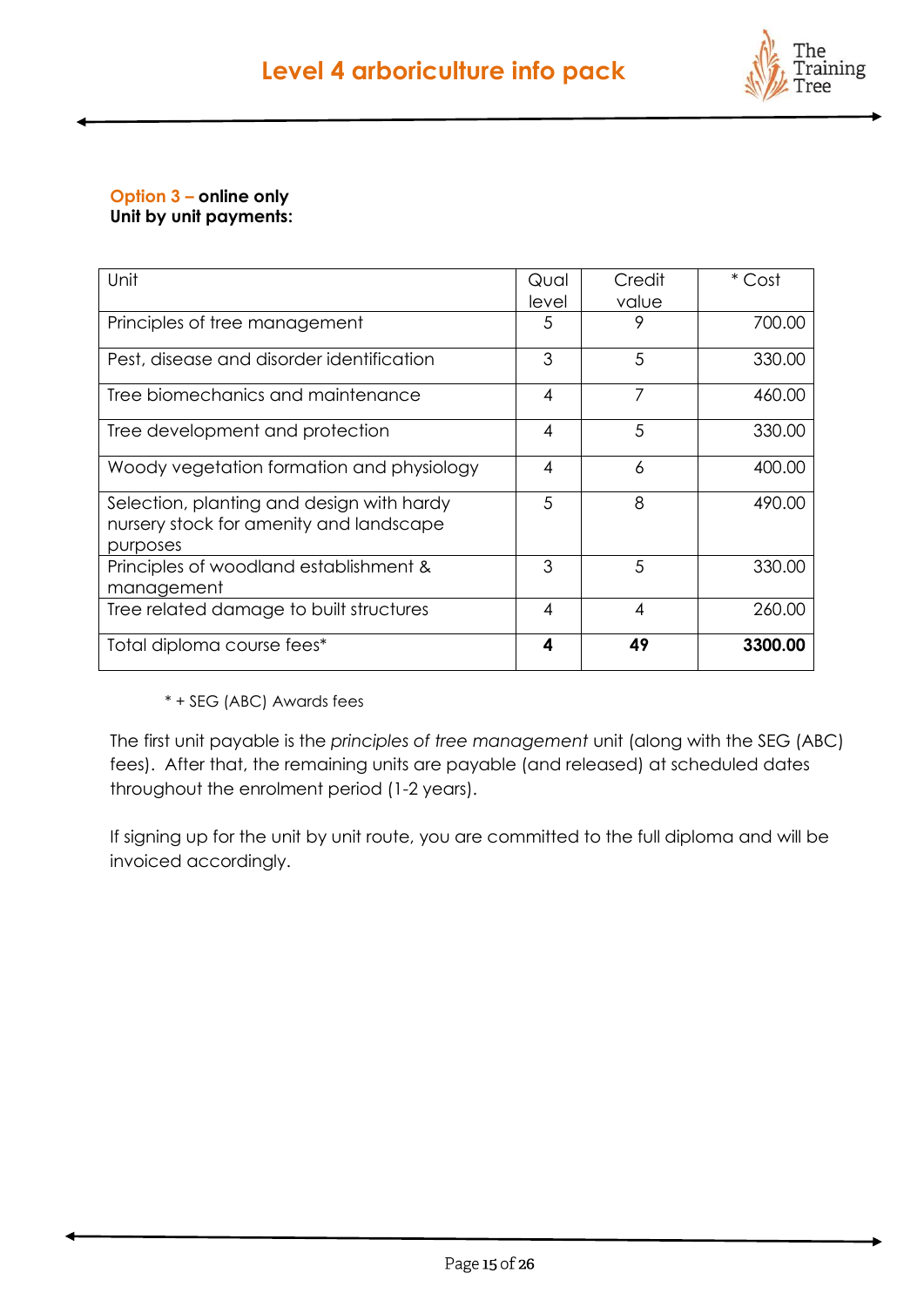

### <span id="page-15-0"></span>**Why choose one of our courses?**

#### **The SEG (ABC) diploma qualifications are:**

- issued and moderated by a government approved awarding body SEG (ABC) Awards,
- recognised and regulated by Ofqual and Qualifications Wales (government bodies that regulate qualifications, examinations and assessments),
- recognised nationally and internationally,
- respected, written by and supported by the arboricultural industry, industry bodies and employers.

#### **Our students receive:**

- professional materials produced and sourced by qualified and experienced arboricultural practitioners and teachers,
- a learning plan to help you achieve your qualification,
- support from qualified and experienced industry professionals, and qualified teaching staff with arboricultural / horticultural experience and qualifications,
- access to telephone, email and skype support (office hours),  $\equiv$
- access to tutorial sessions for additional learning support during office hours (office hours are 2pm to 8pm UK time). Currently these are only held online (tutorials at our teaching venues or by at our discretion at other venues around the country are on hold until further notice).
- access to classroom sessions to enhance your learning when available (FOC to online blended students, chargeable to online only students, conditions apply).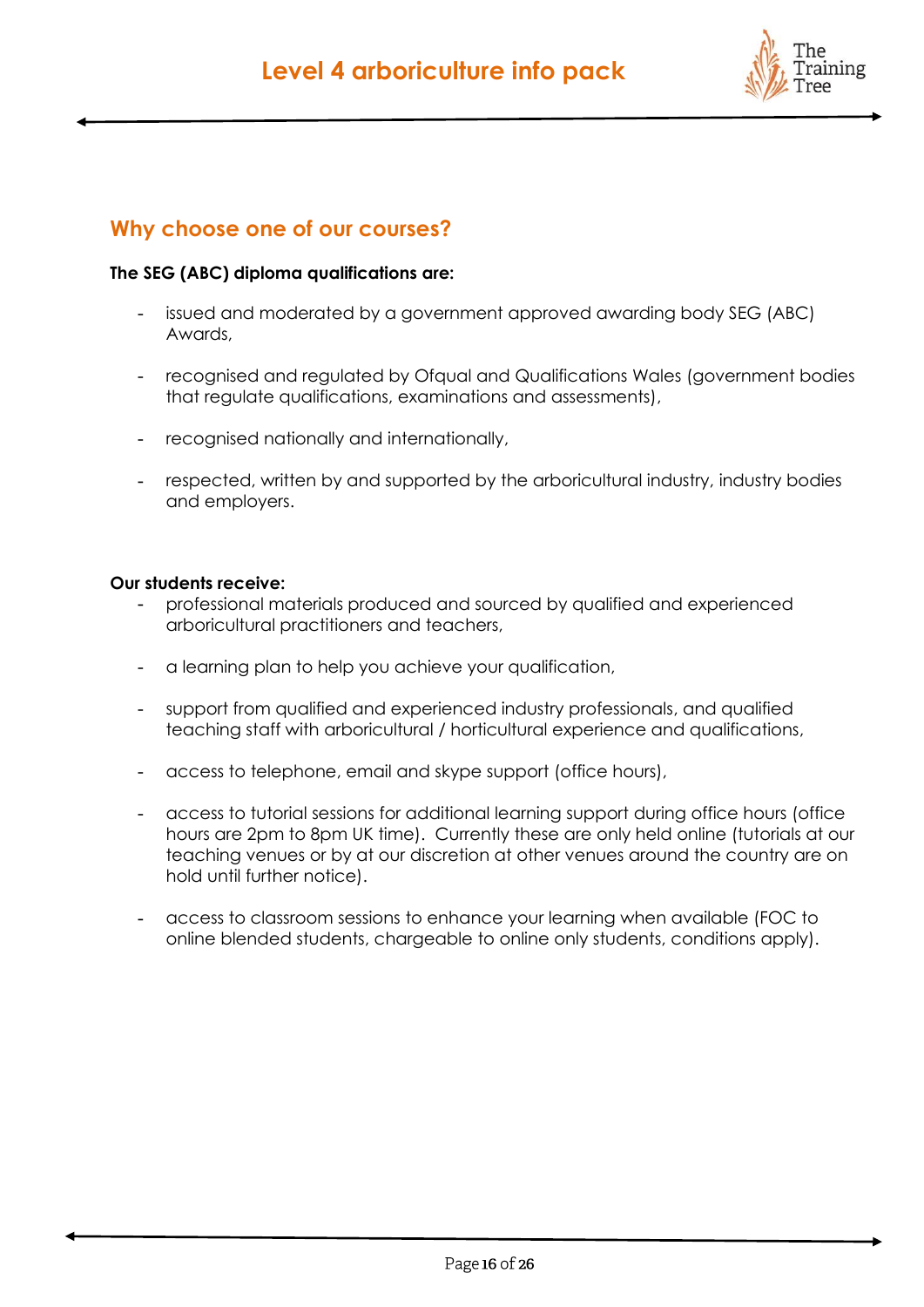

### <span id="page-16-0"></span>**Course prerequisites and level 2 vs. level 4**

Ideally, you will have already obtained at minimum a level 2 arboricultural or related qualification covering appropriate theory material or have equivalent knowledge from experience, self-study and workshops / seminars.

The level 2 is a good foundation for level 4, particularly science units. You are expected to have prior knowledge of tree physiology and function, and soils, amongst other topics.

Some students, through reading, experience, other courses, land-based degrees, etc., have enough knowledge already to undertake the level 4, whilst others need extra reading / research / training to achieve the foundation needed for success. Please take some time to look at the level 2 to make sure you would be comfortable answering questions, especially the tree physiology and soil science units, before undertaking the level 4.

Here's the link to the level 2 certificate in arboriculture syllabus [https://www.SEG \(ABC\)awards.co.uk/qualification/level-4-diploma-in-arboriculture/](https://www.abcawards.co.uk/qualification/level-4-diploma-in-arboriculture/) (scroll down for the link to the assessment criteria in on the right).

The level 4 diploma is a fantastic qualification; however, it is also very intense and requires quite a lot of time to research and answer the assignments (no exam). As it is a financial investment and time commitment, we want to make sure the course is right for you, that you will be happy undertaking the assignments and that you will successfully achieve the qualification. If you do not have the minimum qualifications, with enough industry experience, on application we may require tree physiology entry questions to be answered, to enable us both to be confident it is the right course for you.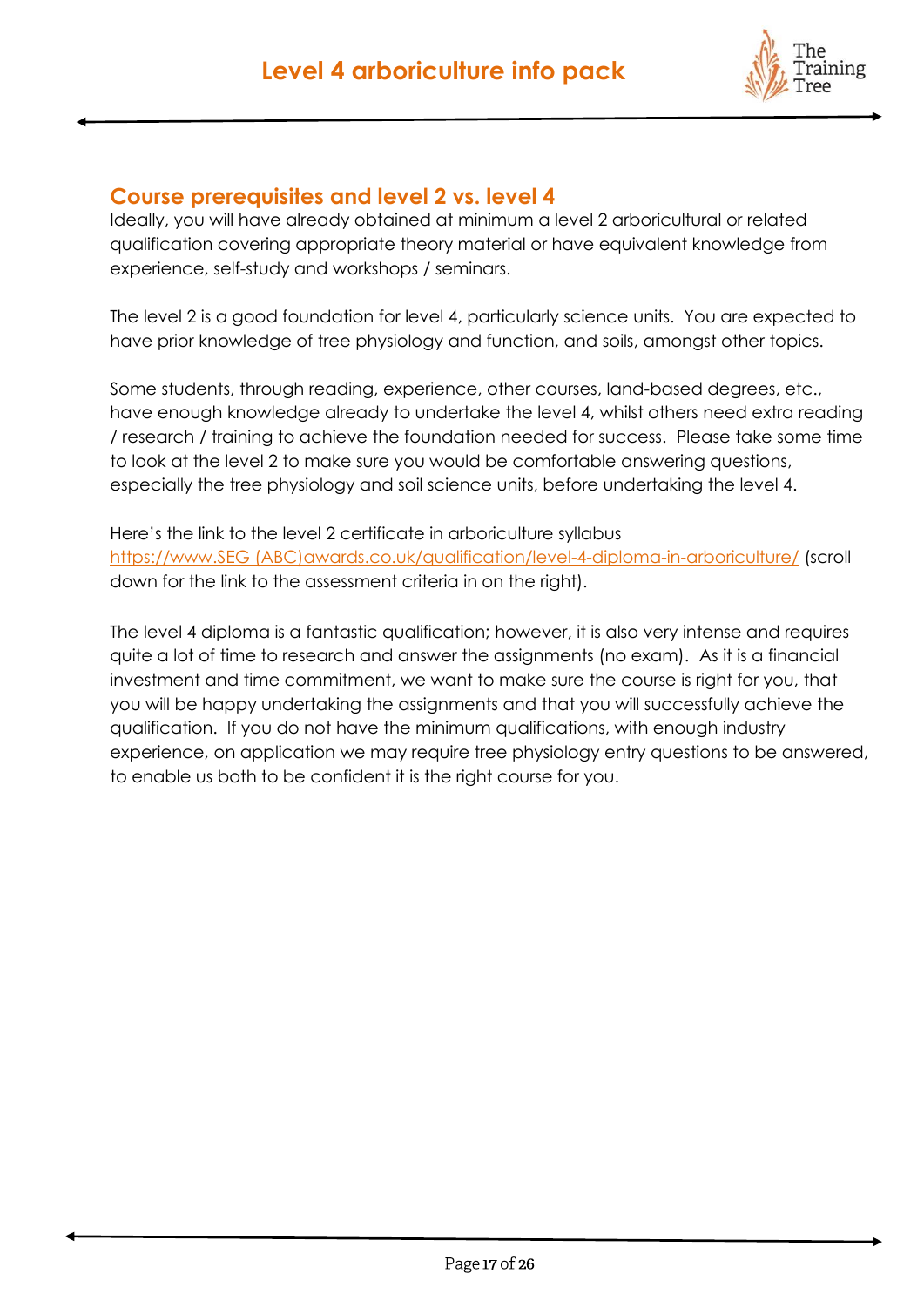

# <span id="page-17-0"></span>**Qualification guide – how the qualifications work**

### <span id="page-17-1"></span>**SEG (ABC) level 4 award in arboriculture**

If you wish to complete the award, either as a solo qualification or a step towards the diploma, you must complete 1-2 units, based on the rules below. SEG (ABC) Awards (the 'awarding body') dictates how you can combine credits to build qualifications.

#### **Level 4 Award in Arboriculture**

Rules of Combination: Learners must achieve a minimum of 9 credits and a maximum of 12 credits from any of the units below. A minimum of 7 credits must be at Level 4 or above.

| Unit                                              | <b>Level</b> | <b>Credit</b> | GL |
|---------------------------------------------------|--------------|---------------|----|
|                                                   |              | <b>Value</b>  |    |
| Woody vegetation formation and physiology         | 4            | 6             | 35 |
| [D/503/3316]                                      |              |               |    |
| Tree biomechanics and maintenance [M/503/3319]    | 4            | 7             | 40 |
| Pest, disease and disorder identification         | 3            | 5             | 24 |
|                                                   |              |               |    |
| Principles of tree management [                   | 5            | 9             | 45 |
| T/503/3323]                                       |              |               |    |
| Development and tree protection [A/503/3324]      | 4            | 5             | 25 |
| Selection, planting and design with hardy nursery | 5            | 8             | 40 |
| stock for amenity and landscape purposes          |              |               |    |
| [L/503/3330]                                      |              |               |    |
| Principles of woodland establishment              | 3            | 5             | 25 |
| and management [F/503/3325]                       |              |               |    |
| Tree related damage to built structures           | 4            | 4             | 20 |
| [L/503/3327]                                      |              |               |    |
|                                                   |              |               |    |

This means, you would need to take ONE (1) - TWO (2) units that add up to between 9 and 12 credits from the list above, as long as 7 of the credits were at level 4 or above.

Example 1 (currently offered at The Training Tree as at April 2019)

*Principles of tree management*

= 9 credits at level 5, also meeting the criteria.

#### Example 2

*Pest, disease and disorder identification* (level 3 with 5 credits)

 $+$ 

*Tree biomechanics and maintenance* (level 4 with 7 credits) = 12 credits in total, meeting the criteria.

You can find more info [here](https://skillsandeducationgroupawards.co.uk/wp-content/uploads/Qualifications/1466-TOP-10__Qualification%20Guide.pdf) (SEG (ABC)'s L4 introduction) and here (the actual L4 syllabus).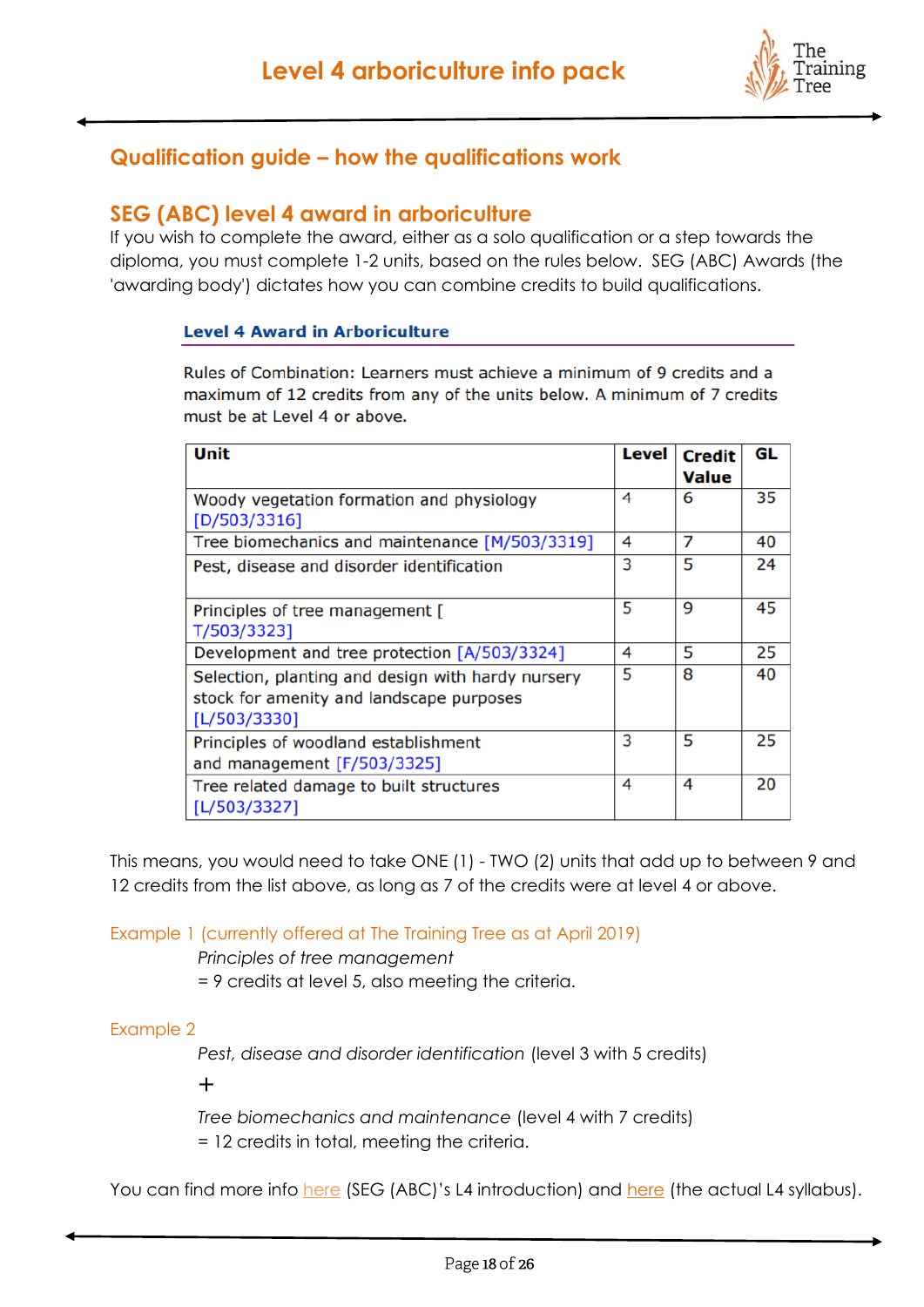

# <span id="page-18-0"></span>**SEG (ABC) Awards level 4 certificate in arboriculture**

If you wish to complete the certificate, either as a solo qualification or as a step towards the diploma, you must complete FIVE (5) units, based on the rules below. SEG (ABC) Awards (the 'awarding body') dictates how you can combine credits to build qualifications.

#### **Level 4 Certificate in Arboriculture**

Rules of Combination: Learners must achieve a minimum of 31 credits. This must include 27 credits from the mandatory units.

| Unit                                                                                                          | Level | <b>Credit</b><br><b>Value</b> | GL |
|---------------------------------------------------------------------------------------------------------------|-------|-------------------------------|----|
| <b>Mandatory Units</b>                                                                                        |       |                               |    |
| Woody vegetation formation and physiology<br>[D/503/3316]                                                     | 4     | 6                             | 35 |
| Tree biomechanics and maintenance [M/503/3319]                                                                | 4     | 7                             | 40 |
| Pest, disease and disorder identification<br>[M/503/3322]                                                     | 3     | 5                             | 24 |
| Principles of tree management [T/503/3323]                                                                    | 5     | 9                             | 45 |
| <b>Optional Units</b>                                                                                         |       |                               |    |
| Development and tree protection [A/503/3324]                                                                  | 4     | 5                             | 25 |
| Selection, planting and design with hardy nursery<br>stock for amenity and landscape purposes<br>[L/503/3330] | 5     | 8                             | 40 |
| Principles of woodland establishment<br>and management [F/503/3325]                                           | 3     | 5                             | 25 |
| Tree related damage to built structures<br>[L/503/3327]                                                       | 4     | 4                             | 20 |

This means, you would need to take all of the mandatory units:

*Pest, disease and disorder identification* (5 credits) *Tree biomechanics and maintenance* (7 credits) *Woody vegetation formation and physiology* (6 credits) and *Principles of tree management* (9 credits) = 27 credits and…..

+

any ONE (1) optional unit

e.g. *principles of woodland establishment and management* (5 credits)

= 32 credits

You can find more info [here](https://skillsandeducationgroupawards.co.uk/wp-content/uploads/Qualifications/1466-TOP-10__Qualification%20Guide.pdf) (SEG (ABC)'s L4 introduction) and here (the actual L4 syllabus).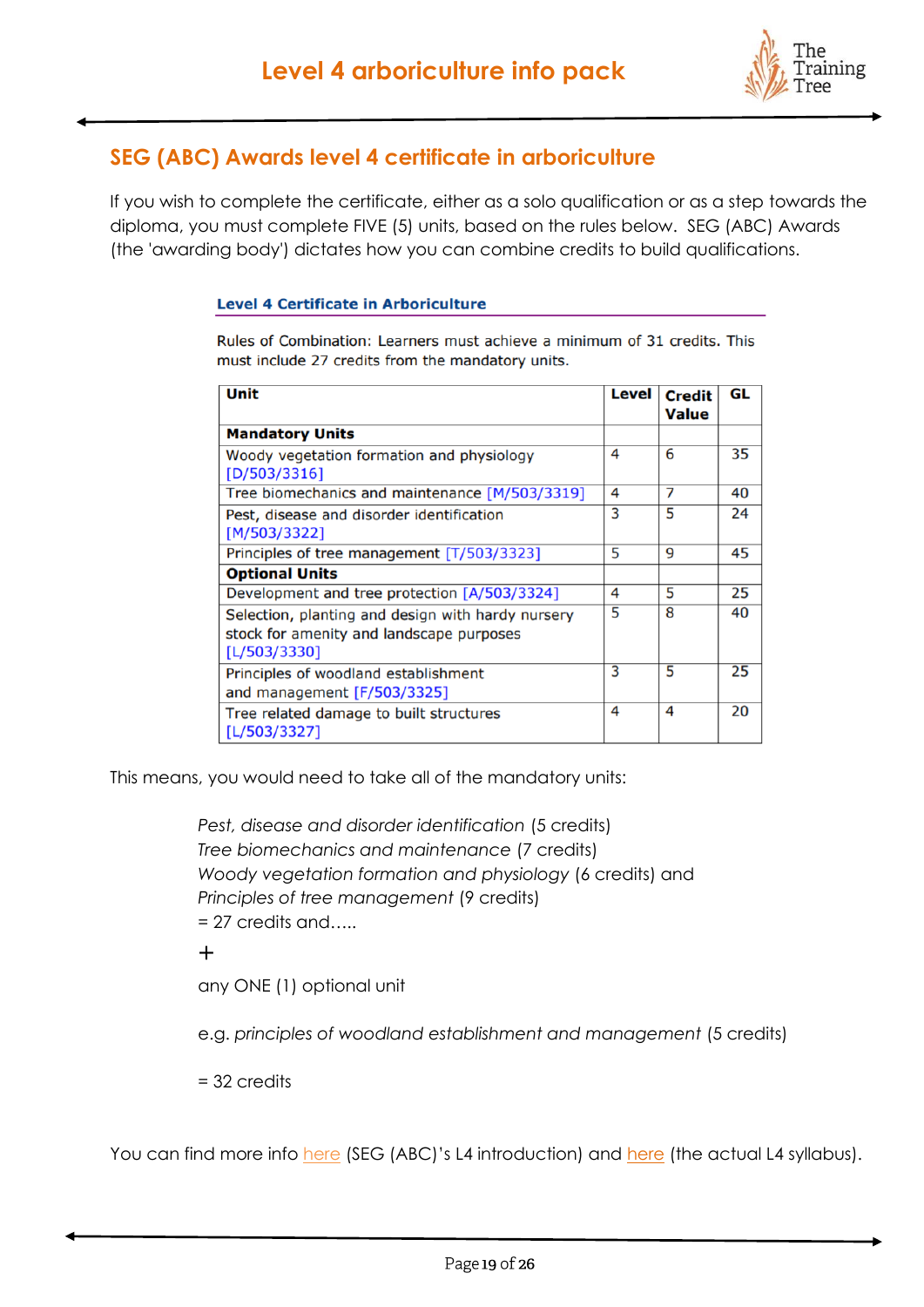

# <span id="page-19-0"></span>**SEG (ABC) level 4 diploma in arboriculture**

If you wish to complete the diploma, you must complete all of the units, based on the rules below. SEG (ABC) Awards (the 'awarding body') dictates how you can combine credits to build qualifications.

#### **Level 4 Diploma in Arboriculture**

Rules of Combination: Learners must achieve a minimum of 49 credits. This must include 40 credits from the mandatory units.

| <b>Unit</b>                                                                                                   | Level | <b>Credit</b><br><b>Value</b> | GL |
|---------------------------------------------------------------------------------------------------------------|-------|-------------------------------|----|
| <b>Mandatory Units</b>                                                                                        |       |                               |    |
| Woody vegetation formation and physiology<br>[D/503/3316]                                                     | 4     | 6                             | 35 |
| Tree biomechanics and maintenance [M/503/3319]                                                                | 4     | 7                             | 40 |
| Pest, disease and disorder identification<br>[M/503/3322]                                                     | 3     | 5                             | 24 |
| Principles of tree management [T/503/3323]                                                                    | 5     | 9                             | 45 |
| Development and tree protection [A/503/3324]                                                                  | 4     | 5                             | 25 |
| Selection, planting and design with hardy nursery<br>stock for amenity and landscape purposes<br>[L/503/3330] | 5     | 8                             | 40 |
| <b>Optional Units</b>                                                                                         |       |                               |    |
| Principles of woodland establishment<br>and management [F/503/3325]                                           | 3     | 5                             | 25 |
| Tree related damage to built structures<br>[L/503/3327]                                                       | 4     | 4                             | 20 |

As a bonus, if you complete the unit *Selection, planting and design with hardy nursery stock for amenity and landscape purposes*, this counts towards your SEG (ABC) level 6 diploma in arboriculture should you with to qualify later (as at March 2019).

You can find more info [here](https://skillsandeducationgroupawards.co.uk/wp-content/uploads/Qualifications/1466-TOP-10__Qualification%20Guide.pdf) (SEG (ABC)'s L4 introduction) and here (the actual L4 syllabus).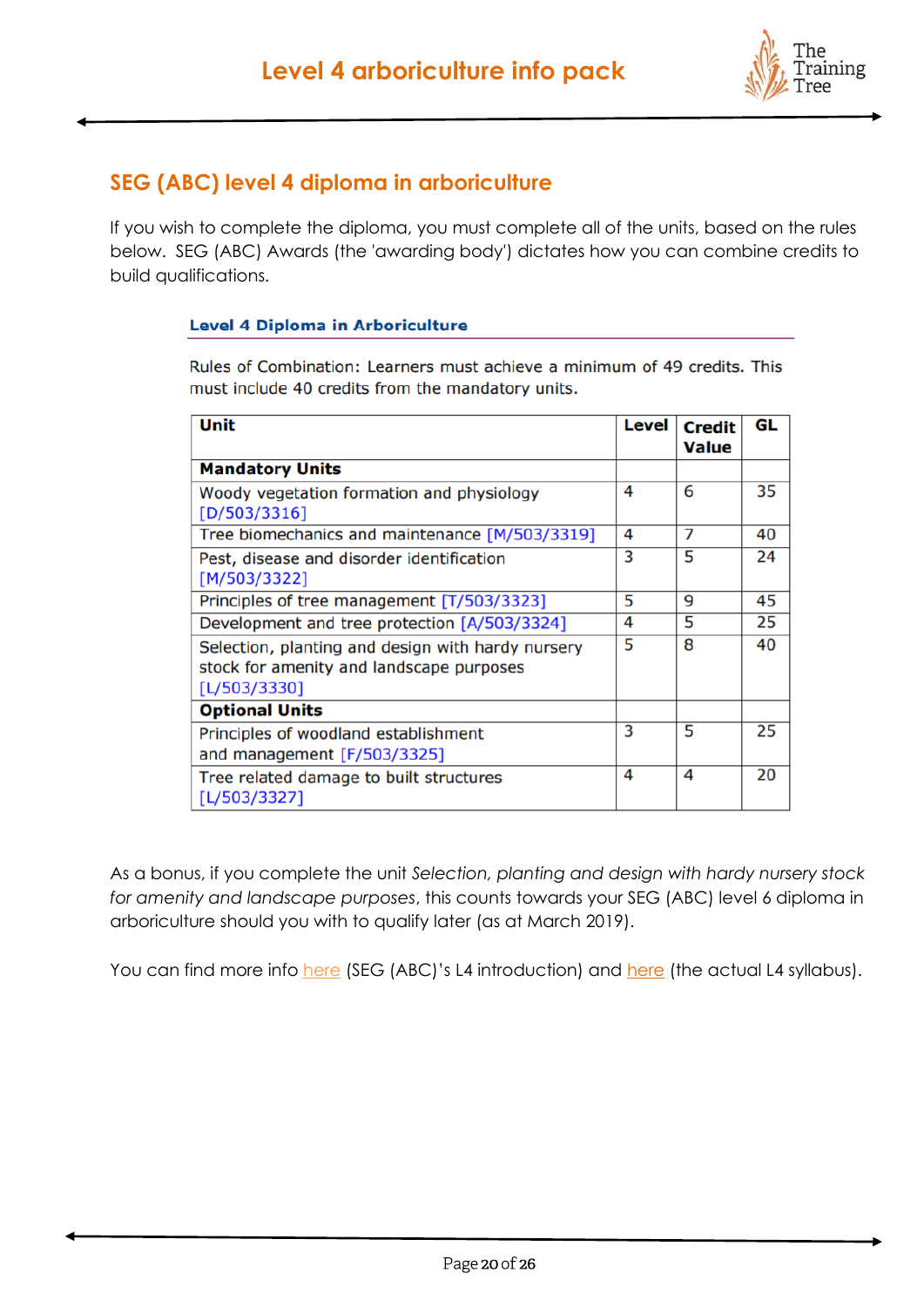

### <span id="page-20-0"></span>**Reading materials**

You are expected to have a basic understanding of tree physiology and soil science.

It is advised you read Peter Thomas' *Trees; Their Natural History* (ideally 2nd edition) before starting coursework. It is an enjoyable read and it will help many of the assignments.

*Please note:* the book package is no longer available.

It is your responsibility to arrange access to the books in the attached The Training Tree reading list, as they are required to complete the course.

Relevant industry books and British Standards can be obtained from [Summerfield Books /](http://treesource.co.uk/)  [Tree Source,](http://treesource.co.uk/) the [Arboricultural Association,](https://www.trees.org.uk/Book-Shop) [The Stationary Office](https://www.tsoshop.co.uk/) (online), The Forestry [Commission](https://www.gov.uk/government/organisations/forestry-commission) and the [Ancient Tree Forum.](http://www.ancienttreeforum.co.uk/) See individual websites for details.

The attached SEG (ABC) reading list is a guide to resources that *may* be used to complete your diploma. Although it is not a requirement to read them all and we will provide resources needed to complete your studies, you may wish to invest in selected titles for your professional library.

It is recommended where possible, students arrange access to relevant British Standards for the *principles of tree management* unit (BS3998: 2010 Tree Work - Recommendations), the *tree protection and development* unit (BS 5837: 2012 Trees in relation to design, demolition and construction - Recommendations) and *selection, planting and design* unit (BS 8545: 2014 Trees: from nursery to independence in the landscape - Recommendations and BS3696-1: 1992 Nursery stock specification for trees and shrubs). These provide more depth to the topics; however, we provide sufficient info to support your studies.

#### <span id="page-20-1"></span>**Staff**

The Training Tree are proud of our staff – they are hand-picked and all at the top of their game in terms of industry experience, dedication and passion for ensuring you learn to the best of your abilities. See the [website](https://www.thetrainingtree.co.uk/ourpeople) for more details.

### <span id="page-20-2"></span>**Course structure**

This course is written assignment and online test based (no formal exams) with a final qualification awarded by SEG (ABC) Awards (the 'awarding body'). Some classroom sessions may include group work that counts towards your portfolios.

The award, certificate and diploma courses are divided into units (as detailed above).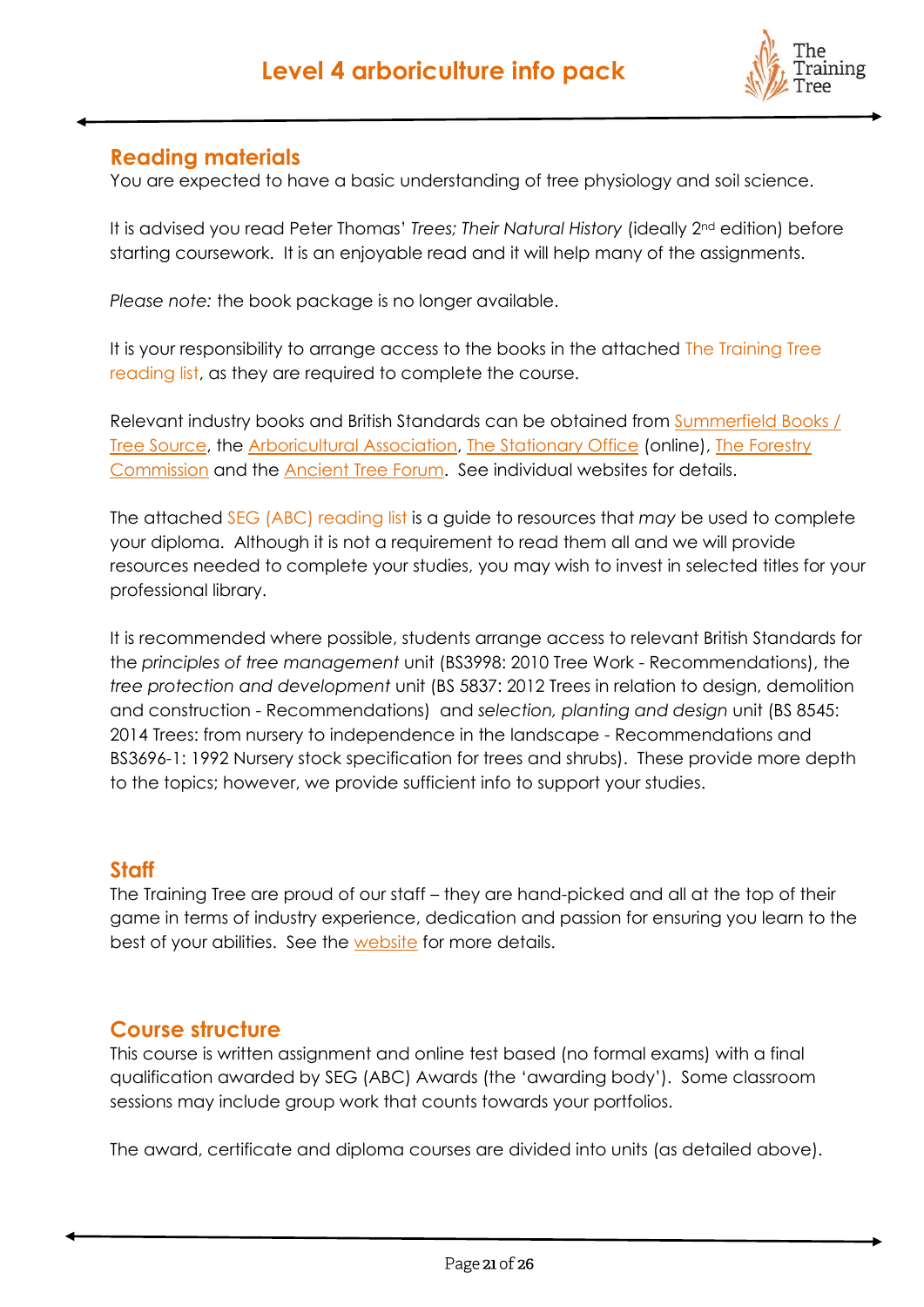

Each unit is split into learning outcomes (Los). For example, the *pest, disease and disorder identification* unit has 5 learning outcomes in total, e.g. learning outcome 4:

4. Understand how fungi colonise woody tissues.

Each learning outcome has a number of assessment criteria. The assessment criteria break down the learning outcomes into bite size pieces and your knowledge is tested in these areas.

In the example of learning outcome 5 above, there are 3 assessment criteria (4.1-4.3):

Learning outcome Assessment criteria

| 4. | Understand how<br>fungi colonise<br>woody tissues | 4.1 | Describe the four principal strategies<br>employed by tree decay fungi to colonise<br>woody tissues                                                                                                                                                                                                            |
|----|---------------------------------------------------|-----|----------------------------------------------------------------------------------------------------------------------------------------------------------------------------------------------------------------------------------------------------------------------------------------------------------------|
|    |                                                   | 4.2 | Describe each of the following types<br>of rot and give an example of a fungal<br>pathogen for each<br>white - selective delignification<br>$\Omega$<br>white simultaneous<br>$\Omega$<br>brown<br>$\circ$<br>soft<br>$\circ$                                                                                  |
|    |                                                   | 4.3 | For each of 20 principal decay fungi<br>identify the following aspects:<br>common hosts<br>$\Omega$<br>colonisation strategy<br>$\circ$<br>type of rot caused<br>$\circ$<br>arboricultural significances<br>$\circ$<br>parts of host affected<br>$\Omega$<br>any preventative<br>$\circ$<br>measures/treatment |

You will see SEG (ABC)s learning outcome and assessment criteria numbers on Moodle headings, assignments and some reading materials. We present the assessment criteria to you in the form of assignment briefs and online tests, sometimes using scenarios to make it easier to relate them to real life. You then show you understand the assessment criteria by completing assignments and online tests. Sometimes, prior learning can be used (e.g. PTI certificate).

In order to pass a unit, you need to pass all of the assessment criteria within that unit.

In order to obtain an award, certificate or diploma, you need to pass all assessment criteria within all of the required units in your plan (all assessment criteria for all units for the diploma).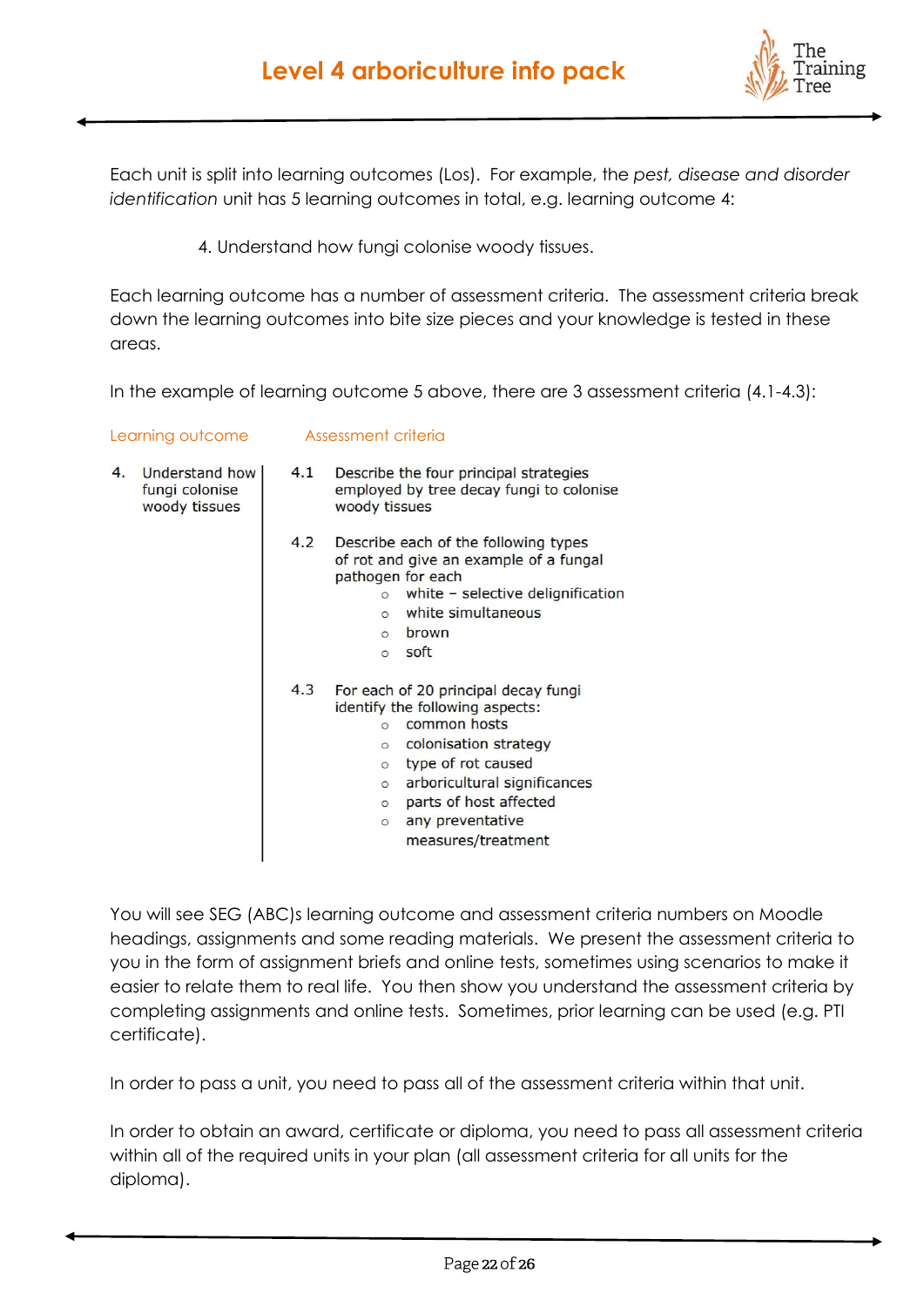

### <span id="page-22-0"></span>**Time commitment and course workload**

It is possible to complete the diploma course within one year; however, it does take quite a considerable amount of time and commitment, especially if you are already working full time and have other commitments. After they've started, most students are surprised by the amount of time and effort that is required to qualify. Do not underestimate the time and effort commitment required! Equally, please do not underestimate the sense of achievement you will feel once you qualify.

You have up to 2.5 years to complete but you can apply to qualify within 1 year.

The amount of time needed for the course depends on a few factors, e.g. whether you have existing qualifications (level 2 certificate in arboriculture or similar), your experience, whether you need further study to fill in knowledge gaps, how comfortable you are with academic work (writing assignments), your typing speed / computer skills and how much uninterrupted time you have (as opposed to 5 minutes here and there).

For the year-long classroom diploma, my students spend 10-18 days in the classroom for guided learning (approx. 6 hours each day) and they say they spend an additional:

between 2-4+ week day evenings  $+$  between  $\frac{1}{2}$  - 2 days on the weekend.  $\sim$ 

(Based on completing the majority of the work within 1 year, this varies for each individual).

#### **SEG (ABC) Awards recommend that the total qualification time required to complete the full diploma is 490 hours. That's worth thinking about.**

100% of all assessment criteria must be achieved for all assignments and units.

You can work at your own pace but it is recommended you work to a structured plan that we provide (assessment planner).

Assignments and tests do vary in size, so we recommend you set a goal of using the timetable we give you. 1 assignment per week allows you to finish all of your first submissions in approximately 36 weeks or 1 academic year (with the exception of the plant portfolio). This is quite an intense workload and although it can be done, it is important to be realistic about workloads to avoid disappointment. The plant portfolio assignment (part of the planting unit) is a large assignment best done over time in various seasons, so it is worth doing some of it each week or month over the course of your enrolment. Start now!

Please remember this is a valuable yet intense qualification, that commitment, time & focus are needed for success and that once you're glowing from your achievement, you regain your life again. And we will support you through it.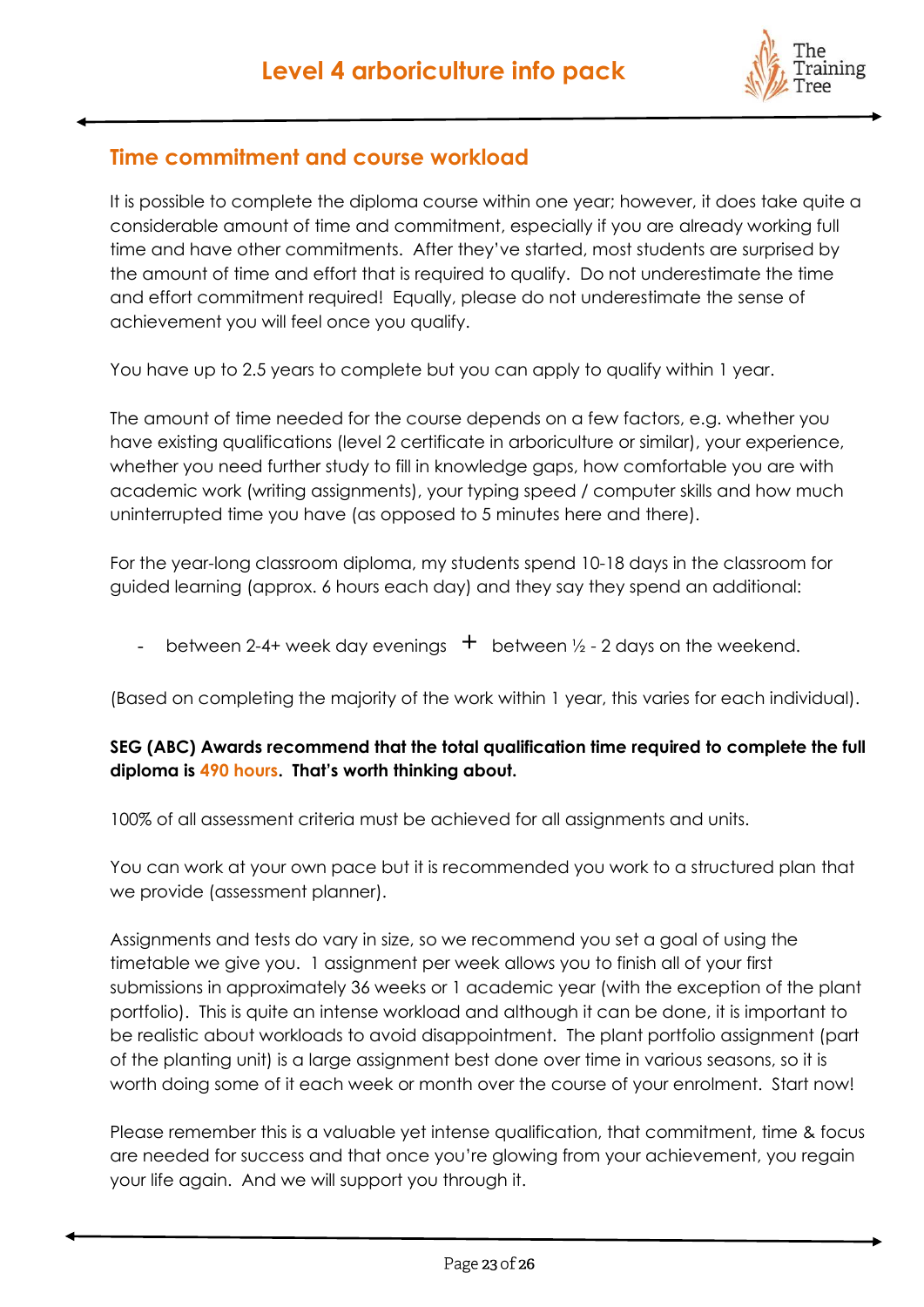

### <span id="page-23-0"></span>**What you will need**

The use of:

- Microsoft Word or MacBook Pages (MacBook documents to be submitted in a Word friendly format),
- reliable internet access,
- Google Chrome (Internet Explorer will work but the system and most websites work much better on Google Chrome),
- access to books (see prior knowledge and reading materials above),
- reliable email (checked regularly),
- a PDF reader,
- a lot of time and focus to do assignments,
- determination for success and
- an understanding that it is hard work and once finished, you will earn a valuable qualification.

## <span id="page-23-1"></span>**Top ups**

Already have some of the units or completed some of the assignments with us or another provider? Talk to us about your top up options to complete your qualifications without signing up to the full diploma.

#### <span id="page-23-2"></span>**Learning support**

We are experienced in working with students who have dyslexia and are happy to talk to you about how we can help.

#### <span id="page-23-3"></span>**Forums and emails**

Moodle contains interactive message forums, where you can discuss assignments, sources of information and topics of arboricultural interest with other students. Announcements and news may also be sent via email and through Moodle.

### <span id="page-23-4"></span>**Tutorials and guidance**

You have communication with your course tutor via email, through Moodle, Zoom and by phone during office hours. You are also welcome to book a tutorial at our teaching venue in Cobham, Surrey on teaching days. Priority is given to classroom students on those days.

On occasion, out of office hours tutorials can be arranged.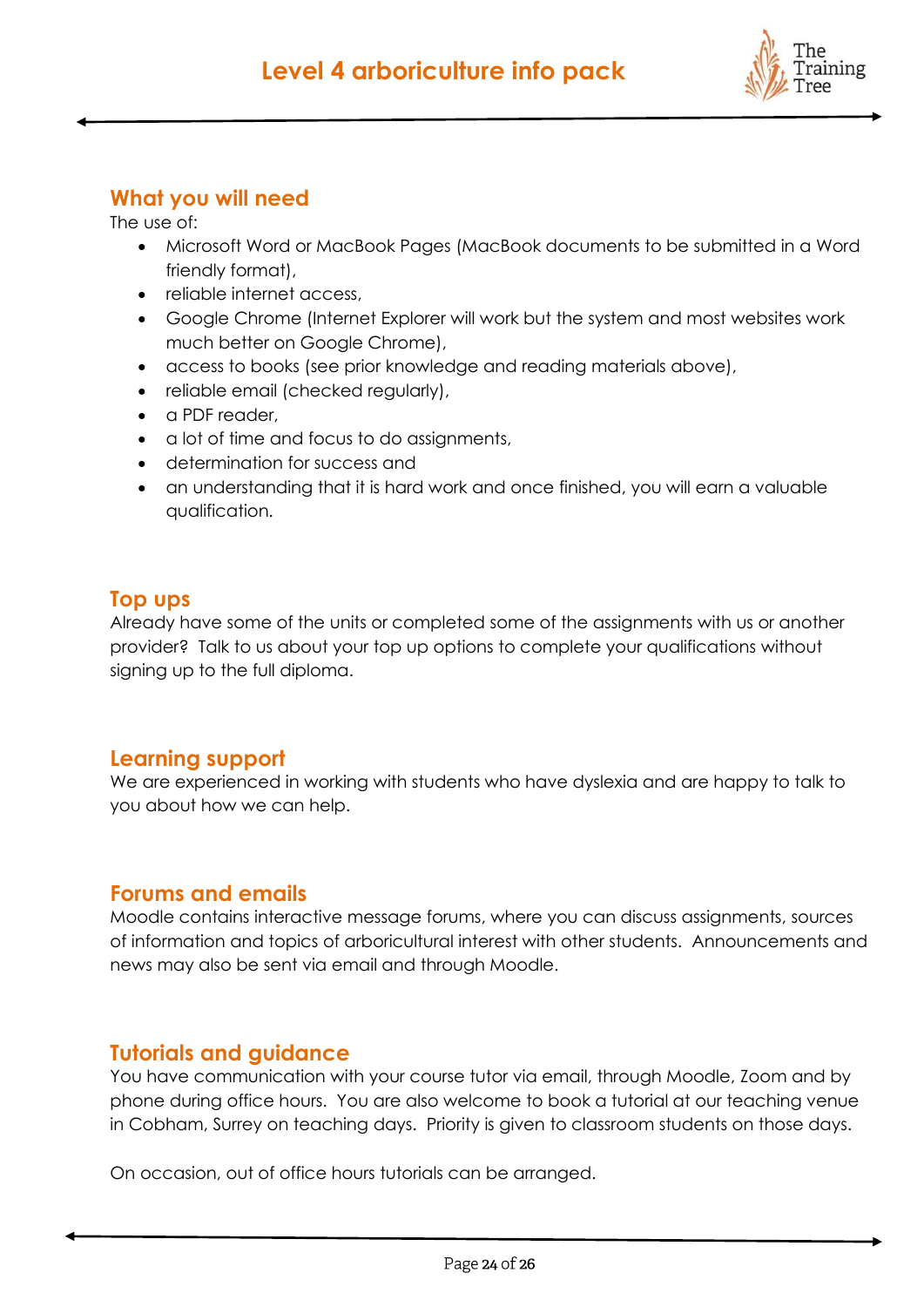

# <span id="page-24-0"></span>**Completing the course**

All centres offering SEG (ABC) Awards qualifications must have their processes and learners work checked before qualification certificates are issued (called an 'external moderation'). When you complete your coursework, your portfolio is moderated at the next scheduled moderation after your end date. Once complete, SEG (ABC) Awards issue your qualification certificate. Please bear with us, this can take some time for the process and for your qualifications certificates to be sent out.

# <span id="page-24-1"></span>**The level 4 and beyond**

This qualification has been developed in collaboration with industry, training providers and LANTRA for those learners working in arboriculture. It encourages learners to follow a programme of structured continued professional development, facilitates access to higherlevel management qualifications, and improves job prospects by formalising professional skills and training.

Progression routes - what's next? Learners who achieve these qualifications could progress to other higher level qualifications such as the SEG (ABC) Awards level 6 certificate or diploma in arboriculture, the foundation degree / degree courses, gain promotion to more senior positions within existing employment, be provided with new employment opportunities for a variety of job titles, or begin entrepreneurial activities such as starting or expanding their own business. See the Arboricultural Association website for more info [https://www.trees.org.uk/Careers.](https://www.trees.org.uk/Careers)

# <span id="page-24-2"></span>**Enjoyment**

Most of all, whatever route you choose, please enjoy the learning. Once you start, it will take you down paths of knowledge and career opportunities not travelled before and with determination, will ultimately lead you to greater success.